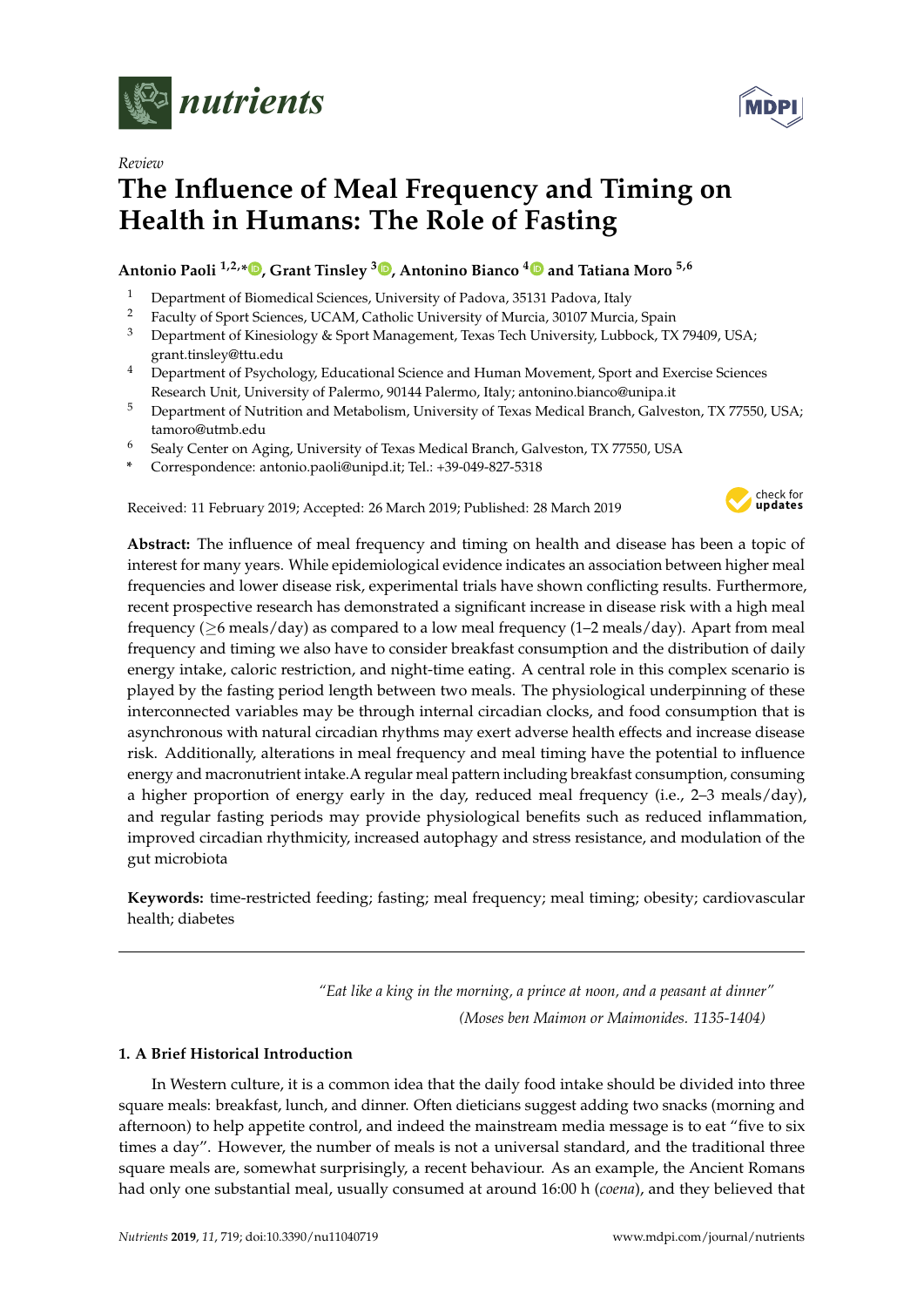eating more than once per day was unhealthy. Although they also ate in the morning (*ientaculum*) and at noon (*prandium*), these meals were frugal, light and quick [\[1\]](#page-12-0). Later, Monastic rules influenced common peoples' eating behaviour. The term breakfast means "break the night's fast", pointing out that it is the first meal after the evening/night devoted to prayer [\[2\]](#page-12-1). In the early medieval times, monks were obliged to remain silent during meals while one of them read aloud a religious text. One of the most-read texts was the *Collationes* (compilation) by Giovanni Cassiano, and it is worth mentioning that the Italian term for breakfast is *"colazione*", which is derived precisely from the Latin word "*collationes*" [\[3\]](#page-12-2). Breakfast also became important during the industrial revolution as a meal consumed before going to work. Dinner in its current form and timing became popular after the widespread use of artificial light, which facilitated eating before dawn and after dark [\[3\]](#page-12-2).

#### **2. Meal Frequency**

#### *2.1. Epidemiological Studies about the Effects of Meal Frequency on Cholesterol, Body Weight and Diabetes*

The origin of the firm belief that eating three meals per day is the better healthy choice is a mix of cultural heritage [\[4–](#page-12-3)[6\]](#page-12-4) and early epidemiological studies [\[7\]](#page-12-5). The available epidemiological studies have not primarily investigated cardiovascular diseases (CVDs), but rather some risks factors such as cholesterol and body weight [\[8,](#page-12-6)[9\]](#page-12-7). These studies observed a worsening of blood lipids associated with a "gorging" (a reduced meal frequency, one or two meals daily) diet compared to "nibbling" (the consumption of frequent smaller meals or snacks). In these early studies, authors stated that a reduced meal frequency is associated with an increased risk of cardiovascular disease [\[10\]](#page-12-8). Subsequent studies seemed to confirm these previous findings, reporting a lower age-adjusted total and LDL (low-density lipoprotein) cholesterol in subjects who reported eating four or more meals daily, compared to those reporting one or two [\[11\]](#page-12-9). The association was also confirmed after adjustment for alcohol, smoking, systolic blood pressure, anthropometric measurements as WHR (waist to hip ratio) and BMI (body mass index), and macronutrient intake. In a 1989 paper, authors compared a very high frequency of meals (17) to a lower frequency (3) and found an improvement of total and LDL cholesterol with the higher frequency; however, this particular approach is clearly atypical in ordinary life [\[12\]](#page-12-10). A recent study within the European Prospective Investigation into Cancer (EPIC) project showed a lower concentration of total and LDL cholesterol in subjects reporting a higher ( $\geq 6$  times/day) meal frequency compared to those who ate 1 or 2 times a day, even when adjusted for age, BMI, physical activity, smoking, total energy intake, and macronutrient distribution [\[13\]](#page-13-0). Again, a recently published cross-sectional analysis within the prospective Seasonal Variation of Blood Cholesterol Study in Worcester County, Massachusetts (SEASONS) showed that a frequency higher than four times per day leads to a lower risk of obesity compared to a frequency lower than three times per day, even after adjustment for age, sex, physical activity, and total energy intake [\[14\]](#page-13-1).

Another large cohort study, the Malmo Diet and Cancer study, reported that eating more than six meals per day reduces the risk of obesity compared to less than three meals daily; moreover, after adjustment for diet and lifestyle, frequent eaters had lower waist circumference [\[15\]](#page-13-2). Regarding diabetes, a 16-year follow-up study showed an increased risk of type 2 diabetes mellitus in men who ate 1–2 times a day compared to those who ate three meals a day (relative risk RR 1.26) after adjustments for age, BMI, and other relevant factors [\[16\]](#page-13-3). These data are in contrast to another study that found no correlation between increased meal frequency and type 2 diabetes risk in women after six years follow up (3 times a day: RR 1.09,  $\geq$ 6 times a day: RR 0.99) [\[17\]](#page-13-4). Despite the numerous studies examining risk factors, only one prospective cohort study investigated the relationship between meal frequency and coronary heart disease (CHD) risk. Cahill et al. [\[18\]](#page-13-5) found that men eating 1–2 meals per day hadan RR for CHD of 1.10, men eating 4–5 meals per day hadan RR of 1.05, and men eating ≥6 times hadan RR 1.26, as compared to who ate three times a day after adjustment for total energy intake, diet composition, and other risk factors. In general, conflicting results are depending on the outcome investigated and the methodology used.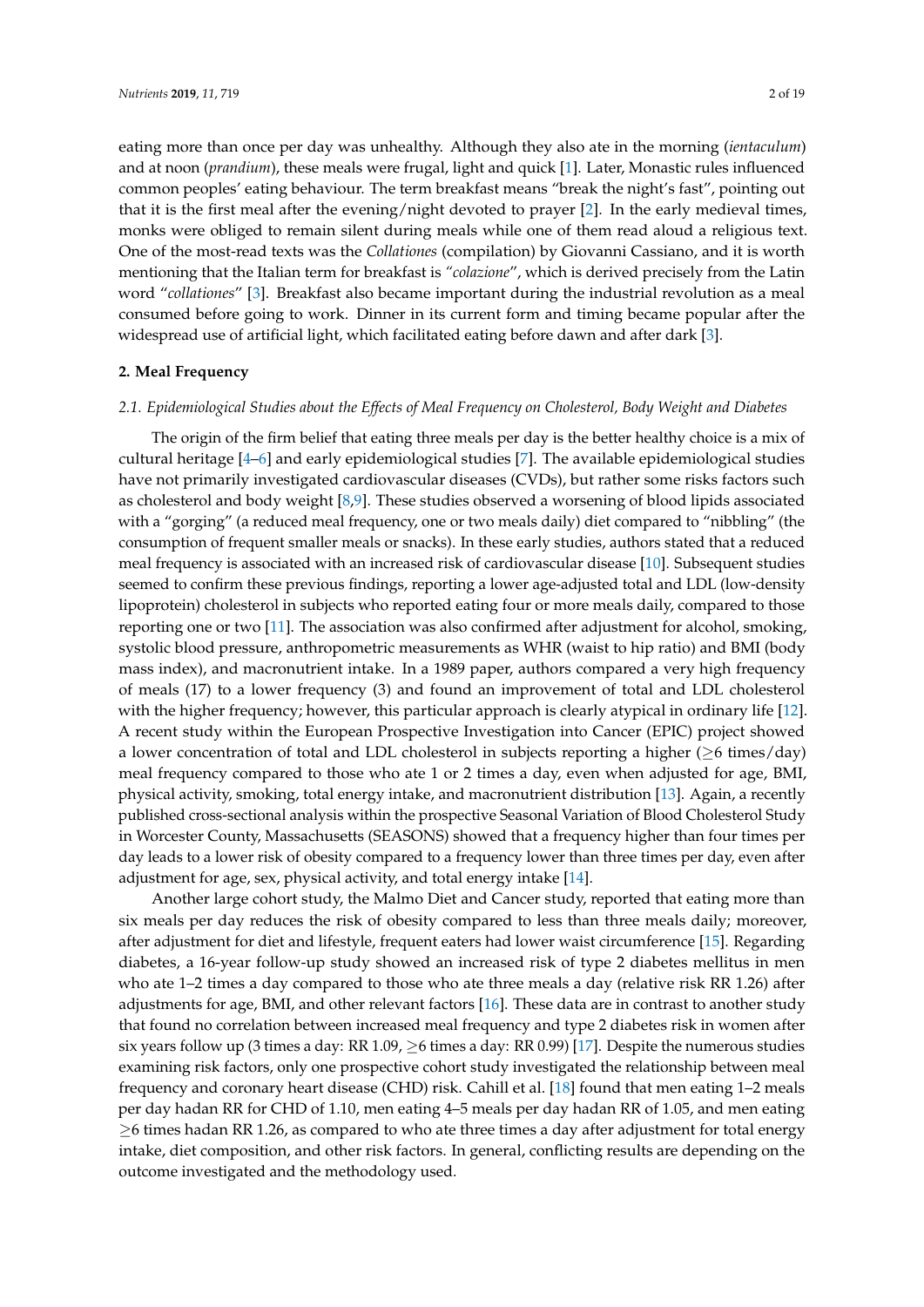However, as also suggested by other authors [\[19](#page-13-6)[,20\]](#page-13-7), the correlation between a reduced meal frequency and a higher risk of CHD in these studies appears to be weak considering the cross-sectional nature of these studies, making it difficult to establish the causality or temporality of this association.

#### *2.2. Meal Frequency and Weight Control: One, Two, Three, or More Meals?*

Obesity is a rapidly growing epidemic worldwide; its prevalence has nearly doubled in more than 70 countries since 1980. In 2015, a total of 107.7 million children and 603.7 million adults were obese [\[21\]](#page-13-8). Seventy-five percent of the world's population live in countries where overweight and obesity kills more people than underweight [\[22\]](#page-13-9). Obesity is one of the main risk factors for cardiovascular disease, along with dyslipidemia and hypertension [\[23\]](#page-13-10). As a part of the strategies proposed for reducing energy intake (diets, drugs, and bariatric surgery) [\[24\]](#page-13-11) and for increasing energy output (exercise and non-exercise movement) [\[25\]](#page-13-12), meal timing and frequency could exert a significant influence on weight control and weight loss. [\[26](#page-13-13)[,27\]](#page-13-14)

A very recent and extensive study published by Kahleova and colleagues [\[28\]](#page-13-15) investigated 50,660 adult members of Seventh-day Adventist churches in the United States and Canada. The results showed that eating one or two meals daily was associated with a relatively lower BMI compared with three meals daily. Interestingly, they found a positive relationship between the number of meals and snacks (more than three daily) and increases in BMI. Furthermore, the change in BMI was related to the length of the overnight fast: the longer the overnight fast, the lower the BMI. Authors suggested that the positive effects of such nutritional regimen are due to the combination of timing, meal frequency, and long overnight fasting; they hypothesised different underlying reasons as an effect of satiety hormones (leptin or ghrelin), an improvement of peripheral circadian clock (and therefore an improvement of key metabolic regulators such as cAMP response element-binding protein), and a reduction of oxidative damage together with a higher stress resistance [\[28\]](#page-13-15). These data suggest that 1–2 meals are better than three or more, but how can we integrate these results with previous, older research? Both older studies [\[9,](#page-12-7)[10,](#page-12-8)[12,](#page-12-10)[29,](#page-13-16)[30\]](#page-13-17) and more recent research [\[31\]](#page-13-18) seem to suggest that a higher meal frequency can reduce weight gain risk; however, recent large prospective studies seem to support that frequent snacking increases the risk of weight gain [\[32,](#page-13-19)[33\]](#page-14-0) and type 2 diabetes [\[16](#page-13-3)[,17\]](#page-13-4). Additionally, research investigating acute metabolic responses to differing meal frequencies may support the benefits of a lower meal frequency. Taylor and Garrow evaluated the effects of isocaloric diets consisting of two or six meals per day on energy expenditure measured in a metabolic chamber. The results showed no differences during the day whilst night expenditure was significantly higher with two meals compared with six meals [\[34\]](#page-14-1). On the contrary, other studies demonstrated a significantly higher basal energy expenditure in the morning compared to the evening [\[35–](#page-14-2)[37\]](#page-14-3). However, diurnal differences in the total energy expenditure are not consistently found in all studies [\[38\]](#page-14-4). Other studies suggest that weight gain and its metabolic consequences with a higher meal frequency are due to not only to the higher sugar derived energy intake [\[39\]](#page-14-5) and associated metabolic issues, but also to increased food stimuli, hunger and desire to eat [\[40,](#page-14-6)[41\]](#page-14-7). Thus, a regular meals pattern has potential positive effects on health outcomes regardless of meal frequency.

Often infrequent meal pattern, i.e. a reduced meal frequency, is associated with an irregular eating approach that could cause weight gain, increase hunger-related hormones, and ultimately lead to a metabolic disturbance that may increase cardiovascular risk [\[42\]](#page-14-8). On the contrary, a lower frequency but with regular timing may decrease weight gain risk [\[28\]](#page-13-15).

#### *2.3. Intervention Studies and Reciprocal Influences of Meal Frequency and Macronutrients*

In addition to the effects of changing meal frequency per se, it must be considered that these changes could also modify the overall macronutrient intake. This was demonstrated by McGrath and Gibney, who convinced subjects who usually eat six times daily to reduce their frequency while persuading lower frequency eaters (three times daily) to increase their frequency to six times. The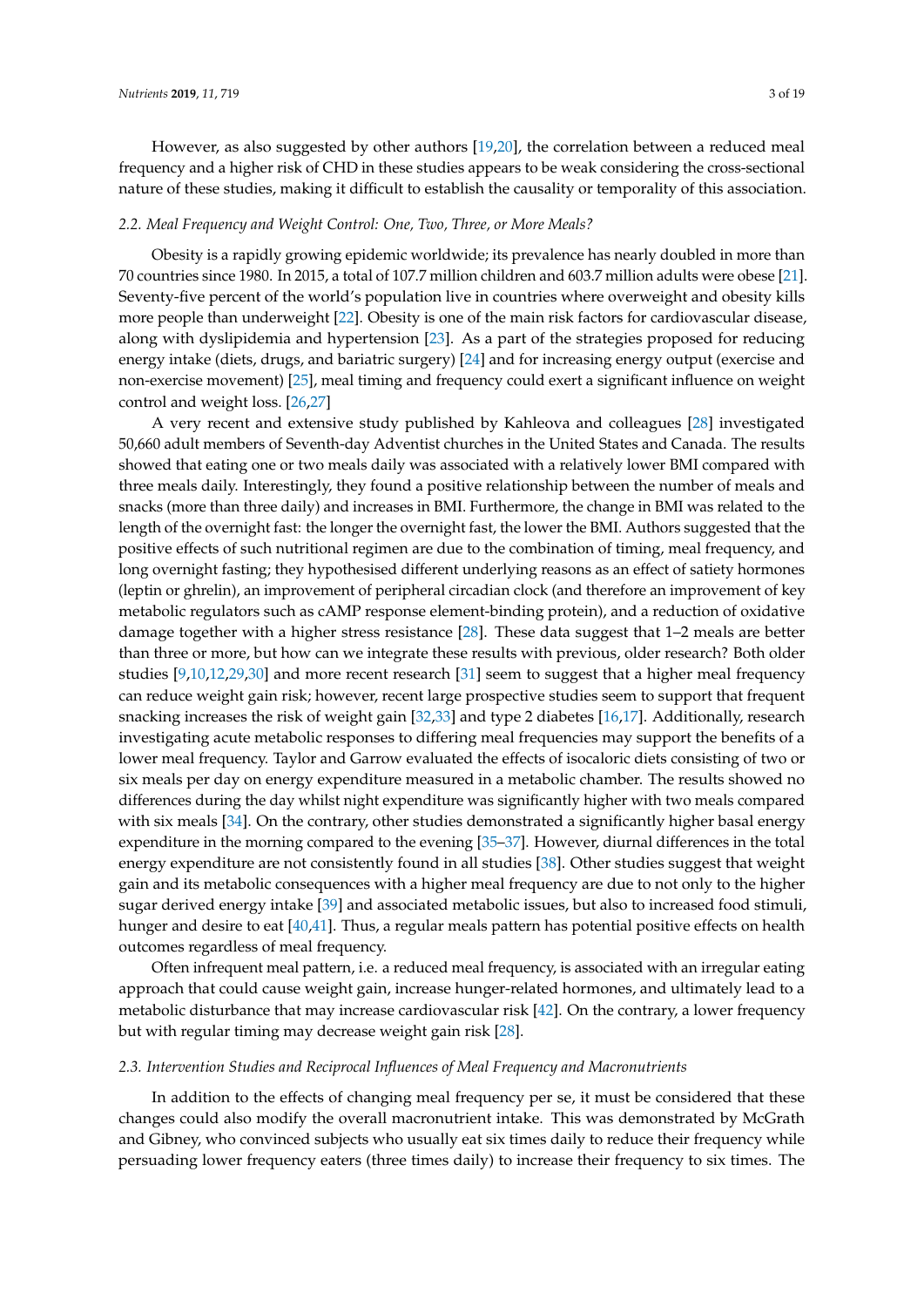increase of meal frequency induced a significant reduction of total and LDL cholesterol but was coupled with a reduction of carbohydrate intake [\[30\]](#page-13-17).

The reductions of cholesterol observed by McGrath and Gibney can be considered in light of the current debate about the real relationship between traditional disease markers such as total cholesterol and LDL cholesterol and CHD [\[43\]](#page-14-9), as some have challenged the common idea that higher blood levels of cholesterol increase stroke and other cardiovascular events [\[44\]](#page-14-10). It is reasonable to assume that the mechanisms involved in cholesterol reduction may be related to cholesterol synthesis mechanisms. We now know that insulin activates a key enzyme in cholesterol biosynthesis, hydroxymethylglutaryl-CoA (HMGCoA) reductase (the target for statins) [\[45\]](#page-14-11). Even though the discussion about the mechanisms underlying this control (AMP-activated protein kinase, increased rate of transcription, or insulin-induced genes) [\[46](#page-14-12)[–48\]](#page-14-13), exceeds the aims of this review, it appears consequential that an increase in blood glucose and, of consequence, of insulin will lead to increased endogenous cholesterol synthesis [\[49](#page-14-14)[–51\]](#page-14-15). It was demonstrated that a higher meal frequency (nibbling) reduced insulin concentrations as compared to three meals daily [\[12\]](#page-12-10), likely caused by a reduction in cholesterol synthesis [\[29\]](#page-13-16).

Apart from insulin's action, another effect of a high meal frequency could be the increased cholesterol removal (reverse cholesterol transport) in the postprandial phase after a meal containing fat [\[52\]](#page-14-16) and the inhibitory effects of cholesterol and fats on HMGCoA reductase [\[53\]](#page-14-17). We cannot dismiss the effects of macronutrient composition on meal frequency, blood lipids, and insulin effects. An increase in the number of snacks can also increase the amount of dietary protein [\[54\]](#page-14-18). Data suggest that whilst there is no correlation between number of snacks and hunger [\[54\]](#page-14-18), or at least not a positive one [\[55,](#page-15-0)[56\]](#page-15-1), there is a greater fullness-related response with higher protein intake [\[41](#page-14-7)[,55\]](#page-15-0). Thus, when discussing meal frequency, it is essential to also consider, from an ecological perspective, that changing meal frequency could also change the percentage of energy from particular macronutrients during the day. Moreover, substituting carbohydrates/sugars with protein in the snacks could change the outcome of low or high-frequency meals studies [\[39\]](#page-14-5). Finally, it is important to underline that meal frequency alone could not explain its effects on health's outcomes. The contrasting data about meal frequency and health could be explained by the fact that, often, a reduced number of meals reflects an incorrect distribution: skipping breakfast, light lunch, and a high-calorie dinner or a very low number of meals (i.e., 1–2) could lead to poor metabolic control [\[16\]](#page-13-3). Moreover, the meal frequency effects are strictly related to meal timing and macronutrients uptake. At the moment the available data about the effects of nibbling (small, frequent meals) compared to gorging (large, infrequent meals) on isoenergetic conditions [\[57\]](#page-15-2) provide conflicting results, probably due to the above-mentioned confounding factors.

#### **3. Meal Timing**

#### *3.1. Epidemiological Data on Meal Timing: Breakfast or Not Breakfast, This Is The Question*

When considering meal frequency and timing, which meals are maintained or removed is not a minor issue. Generally speaking, those who consistently eat breakfast have a lower risk of weight gain compared to those who skip breakfast; moreover, those eating their largest meal at lunch or dinner have a greater risk of an increased BMI [\[28\]](#page-13-15). Moreover, Cahill et al. in 2013 discovered an interesting association between coronary heart disease (CHD) risk and frequency of consuming breakfast. Authors reported data coming from 51,529 healthy males (monitored from 1992 up to 2008) and concluded that "*eating breakfast was associated with significantly lower CHD risk*" [\[18\]](#page-13-5). Both dinner and breakfast skipping increased 24-h energy expenditure, concomitant with a longer fasting period, but skipping breakfast may elicit higher postprandial insulin concentrations and increased fat oxidation, suggesting a metabolic inflexibility that may lead to low-grade inflammation status and impaired glucose homeostasis [\[58\]](#page-15-3). In general, available data suggest that if there are health-promoting effects of reducing meal frequency, there may be differential effects of skipping breakfast versus dinner (i.e., evening fasting before an overnight fast vs. an overnight fast followed by continued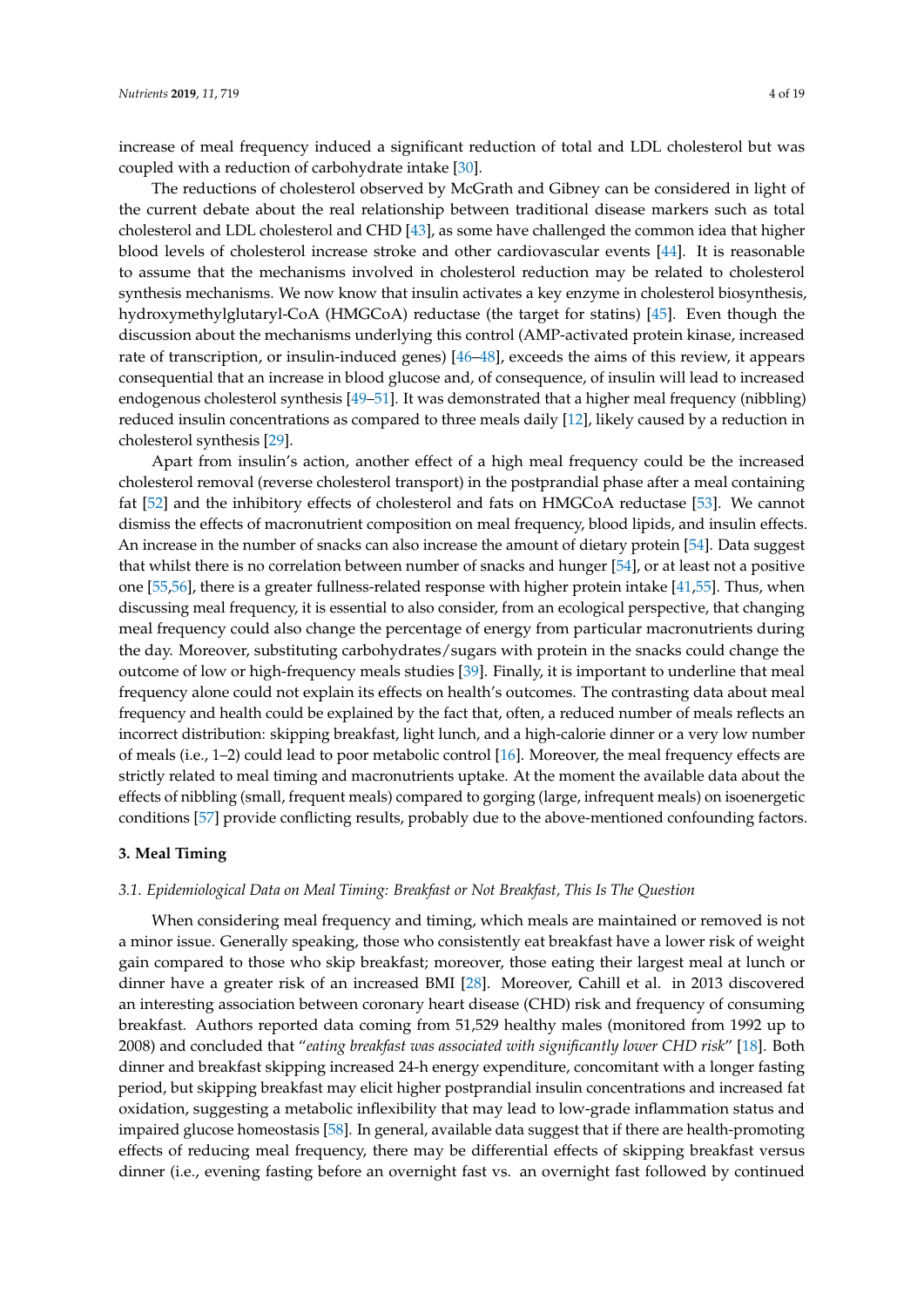morning fasting). Moreover, it has been suggested that late eating is related to increased risk of obesity and CHD [\[59\]](#page-15-4) and also that a "grazing" eating pattern is related to higher total energy intake and later night-time food consumption [\[60\]](#page-15-5). Finally, there is a consensus about the association between breakfast consumption and CHD. Cahill et al. [\[18\]](#page-13-5) published a large prospective study from the Health Professionals Follow-up Study on 26,902 American men aged 45 to 82 years. They found that men who skipped breakfast had a 27% higher risk of CHD compared with men who regularly ate breakfast (RR 1.27; 95% confidence interval CI 1.06–1.53). Additionally, eating late at night led to a 55% higher CHD risk (RR 1.55; 95% CI 1.05–2.29) compared to an earlier dinner.

#### *3.2. Intervention Studies and Meal Timing: Inner Clock Mechanisms*

Furthermore, Jakubowicz et al. [\[61\]](#page-15-6) demonstrated that an isocaloric diet differing in the distribution of calories during the day (i.e., high calorie in the morning vs. high calorie in the evening) could influence weight loss, serum ghrelin, insulin resistance indices, and subjective appetite feeling in overweight/obese women. The results confirmed the positive effects of consuming more calories earlier in the day, including through breakfast consumption, and the correlation between meal timing and body weight. However, it should be noted that some evidence has failed to support the importance of breakfast consumption for body weight change in free-living adults. Dhurandhar et al. [\[62\]](#page-15-7) conducted a randomized controlled trial that assigned 309 overweight and obese adults to either eat breakfast or skip breakfast for 16 weeks. Despite high compliance with the assigned programs, they found that breakfast consumption did not produce weight loss relative to breakfast skipping. On the contrary, regarding cardiovascular health, Uzhova and collaborators found that skipping breakfast was associated with an increased risk of non-coronary and generalized atherosclerosis independent of conventional CVD risk factors in a sample of middle-aged asymptomatic individuals [\[63\]](#page-15-8). Moreover, Betts and colleagues showed that both lean and obese adults expend less energy during the morning when remaining in the fasted state than after consuming breakfast [\[64](#page-15-9)[–66\]](#page-15-10).

The opposite (i.e., the negative effects of late dining) is not so conclusive. Even though a recent meta-analysis demonstrated an association between evening energy consumption and higher BMI, they concluded that because of high heterogeneity it is difficult to draw conclusions about the effect of large evening dinner on weight control [\[67\]](#page-15-11).

An important consideration related to early versus late feeding is the influence of feeding on the internal circadian clock [\[68–](#page-15-12)[71\]](#page-15-13). The body circadian timing system is composed by a central clock in the hypothalamic suprachiasmatic nucleus and by different peripheral tissue clocks. The circadian clock system is involved in many metabolic rhythms including glucose and lipids. Whilst central clock dictates food intake, energy expenditure and insulin sensitivity, peripheral/tissues clocks carry out an additional control. For instance, the peripheral clock in the gut regulates glucose absorption and peripheral clocks in the adipose tissue and liver regulate their insulin tissue sensitivity while another peripheral clock in the pancreas regulates insulin secretion. Also lipids biosynthesis and catabolism are regulated in different tissue by a local molecular clock as demonstrated by recent studies on metabolomics and lipidomics.

It is well-known that disruption of central and or peripheral circadian clocks could promote obesity and CHD in many organisms [\[72\]](#page-15-14). Almost all species have developed an internal cellular clock mechanism, sensitive to the light and dark phases of a day, which allows animals to anticipate and to adapt to the changes in the environmental conditions linked to light and darkness. Early research performed in the 1970s identified the suprachiasmatic nucleus (SCN) as the main biological clock. The SCN regulates not only sleep-wake cycles but also many other physiological variables such as body temperature, blood pressure, hormone secretion, and behavioural variables. These circadian rhythms allow the organism to adapt to the environment and to be prepared for the different demands of daily life. For example, the morning increase of cortisol prepares the cardiovascular system for the upcoming day's activities, and thus disruption of the circadian cortisol rhythm and the consequent cardiovascular impairment could lead to an increased risk of cardiovascular events in the early morning [\[73\]](#page-15-15). Another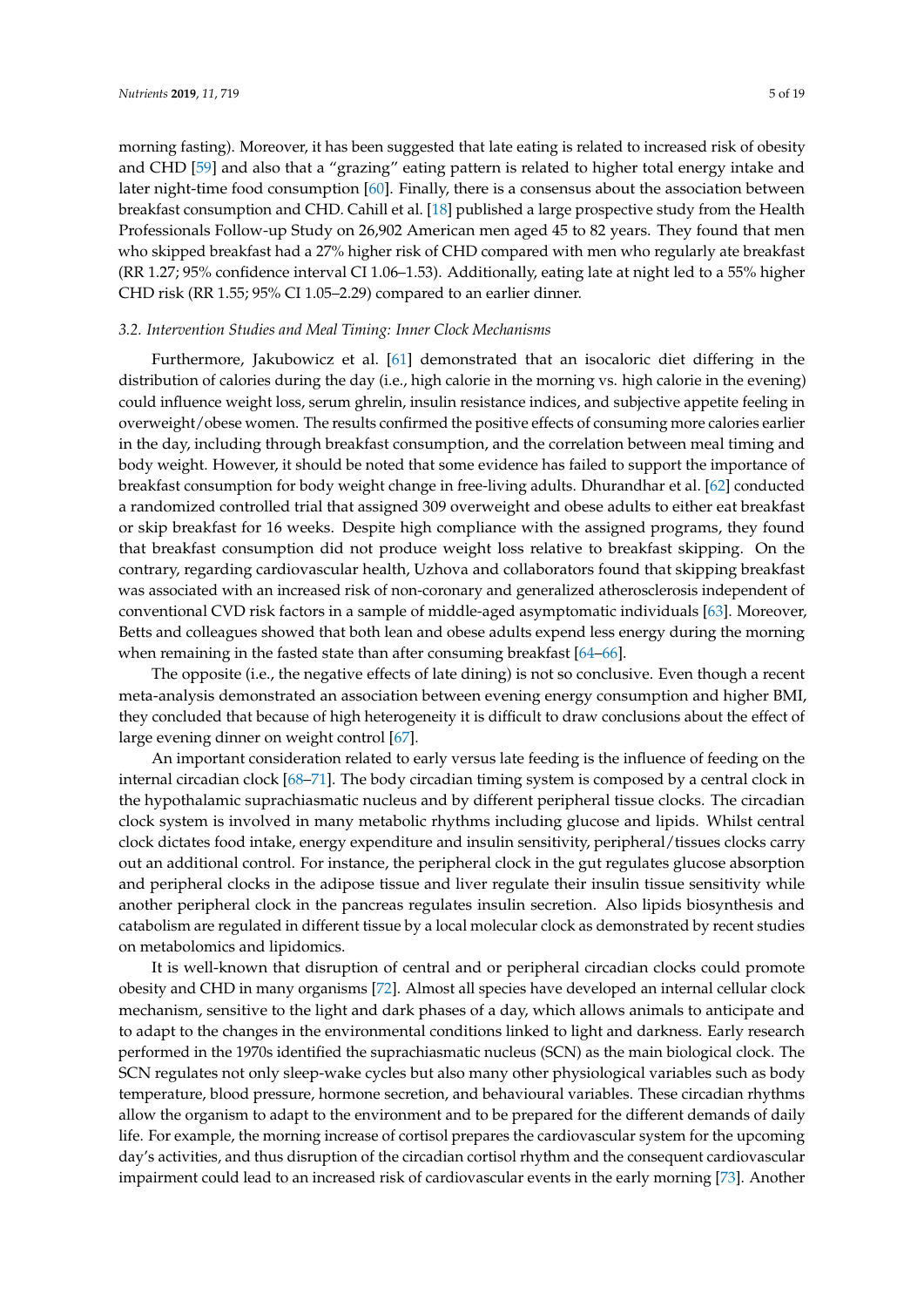important marker of the internal clock is melatonin. Melatonin is strongly regulated by light/dark cycle with high levels during the night in all vertebrates. This fundamental rhythmic endocrine signal for darkness in the body is controlled by the master clock in the SCN and mainly by the *Period* gene *(Per1)* that has been shown to cycle rhythmically in the pineal gland [\[74\]](#page-15-16). For instance, McHill et al. [\[75\]](#page-16-0) found that, on average, obese individuals consumed most of their calories an hour closer to melatonin onset (biological marker of impending sleep onset) compared to lean individuals.

Also different physiological functions exhibit circadian rhythm: for example glucose tolerance changes during the day showing a poorer glycaemic control in the evening and at night in healthy adults. These changes are influenced by diurnal rhythms in β-cell responsiveness, insulin clearance, and peripheral insulin sensitivity, whilst hepatic insulin sensitivity seems to be less important. However, the circadian rhythm and the inner clock mechanism could be affected by different factors such as light exposure, sleep/wake, physical activity, and food intake. Actually, meal timing is one of the main factors that might influence these physiological functions and, therefore, various health outcomes and body weight control [\[76\]](#page-16-1). Meal timing influences either the central master clock (SCN) or peripheral cellular clocks, including Bmal1, Clock, Per1/2, Cry1/2, Rev-erbα/β, Rorα/β, Dbp, Dec1/2, CK1ε/δ, and NPAS2 [\[74,](#page-15-16)[77\]](#page-16-2).

It is important to underline that peripheral tissues show proper circadian rhythms and cellular clocks. Central and peripheral clocks work together and they are also influenced by food availability. Indeed, regular feeding patterns may synchronize human peripheral clocks and delayed meals could instead influence plasma glucose rhythm but not insulin rhythm [\[78\]](#page-16-3).

Many genes whose expression is not cyclic may start to follow a circadian rhythm under the pressure of nutritional challenge that modulates PPARs (besides their circadian rhythm) activating many genes by cyclic chromatin recruiting.

Even though the mechanisms underlying the effects of meal timing on health outcomes remain obscure, some hypotheses (Figure [1\)](#page-6-0) can tentatively be presented:

- (1) Food timing that is out of sync with light/dark cues could induce higher caloric intake due to impaired satiety mechanisms through leptin and ghrelin [\[79\]](#page-16-4). Even other hormones involved in metabolism control are affected by circadian misalignment as thyroid hormones [\[80\]](#page-16-5).
- (2) Alteration of gene expression in genes that are associated with evening eating preference and weight loss resistance e.g.,SIRT1, CLOCK 3111T/C, and Perilipin1 [\[81](#page-16-6)[,82\]](#page-16-7)
- (3) Modification of resting energy expenditure: feeding time may affect energy expenditure/basal thermogenesis as core body temperature is controlled by circadian clocks. For example,  $Rev-erb\alpha$ is a cellular circadian clock that controls the rhythmic expression of uncoupling protein 1 (UcP1), a fundamental factor for brown adipose tissue thermogenesis [\[83\]](#page-16-8).
- (4) Differences throughout the day in diet-induced thermogenesis (DIT): DIT decreases from morning to night [\[35,](#page-14-2)[36,](#page-14-19)[84\]](#page-16-9), and some have suggested that "Such circadian thermogenesis could reasonably explain increases in the body mass of persons who skip breakfast" [\[85\]](#page-16-10).
- (5) Circadian clocks influence also insulin resistance through glucose absorption, muscle, fat tissue, and liver insulin sensitivity [\[86\]](#page-16-11) and food intake or nutritional challenge influence, in turn, circadian clock. Indeed shift workers, transcontinental travelers and people with irregular work schedules often show gastrointestinal symptoms as alterations in bowel habits, constipation, and diarrhoea. These examples indicate that some intestinal functions are rhythmically regulated and that their disruptions lead to health disorders. It was demonstrated that Clock (a peripheral cellular clock) regulates nutrient absorption through the expression of many nutrient transport proteins in the intestine e.g., GLUT2, GLUT5, and Pept1 (a major protein involved in the transport of small peptides from the intestinal lumen to intestinal epithelial cells). However, other external factors could influence the internal clock. For example,  $NAD<sup>+</sup>$  (nicotinamide adenine dinucleotide) levels are influenced by nutritional status and/or physical activity. NAD<sup>+</sup> influences the SIRT1-dependent deacetylase that activates, through deacetylation, the clock genes BMAL1 (brain-muscle-arnt-Like-protein 1) and PER2 (Period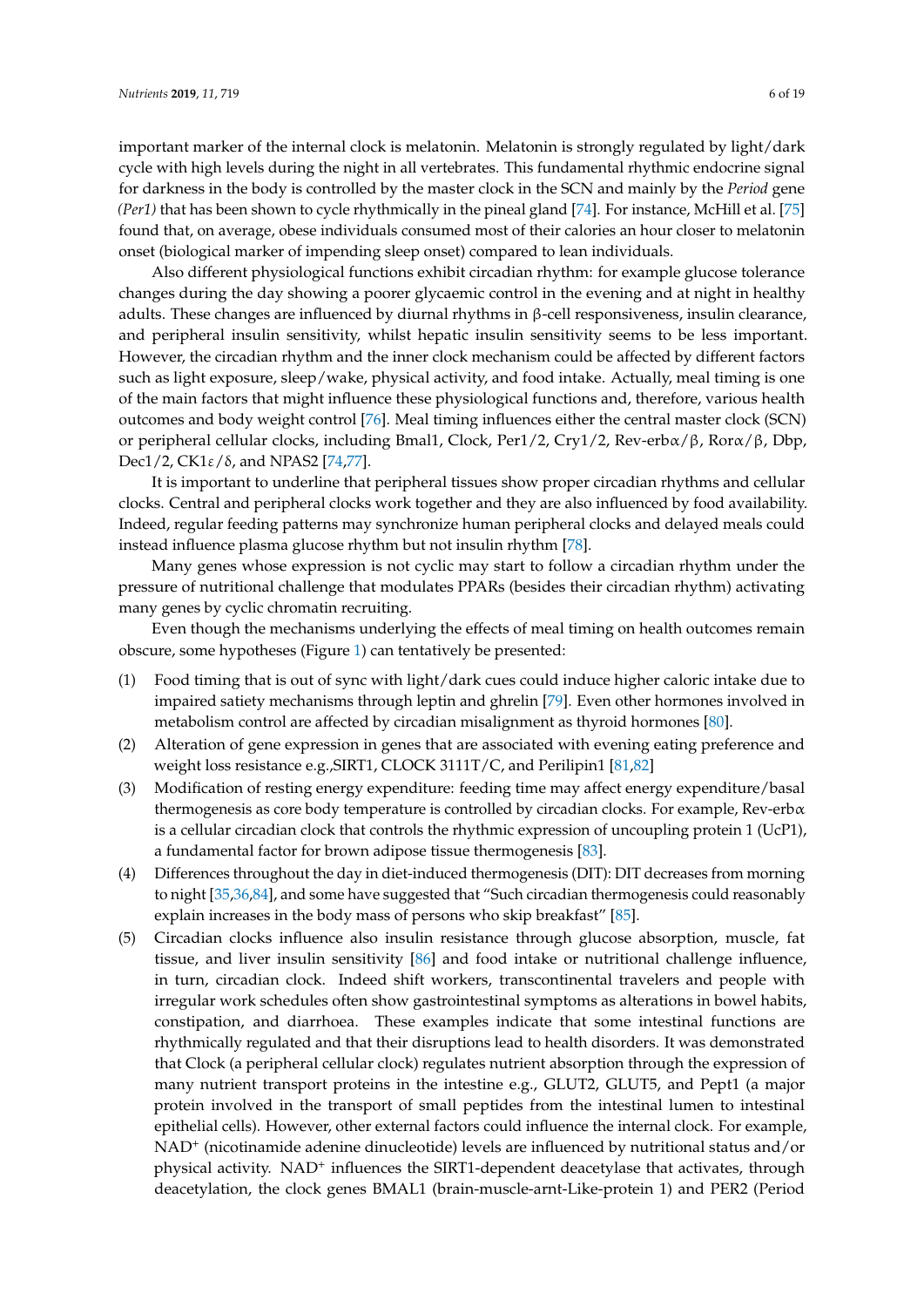gene 2). Nicotinamide phosphoribosyltransferase (NAMPT) a downstream of BMAL1, has an oscillatory behaviour, therefore modulating the intracellular concentration of NAD+. Thus, in a feedback loop, NAD<sup>+</sup> concentration regulates SIRT1 that modulates nuclear factors such as PPARγ (peroxisome proliferator-activated receptor gamma) and cofactors as PGC-1α (peroxisome  $\frac{1}{2}$ proliferator-activated receptor gamma coactivator 1-alpha) with many effects on different tissues e.g., on hepatic glucose homeostasis (PGC-1α) or adipose tissue lipid mobilization (PPARγ). In general, a regular availability of food (regular meal timing) influences the release, from the gut, of different signals. It has been suggested that signals coming from intestine inform the dorsomedial hypothalamus (DMH) about food availability. Thus, DMH might influence other tissue and regulate food anticipation, digestion, and absorption. Thus, even though circadian genes expressed by gut play an important role, there is some evidence that food, per se, is an important regulator of food entrainment through Clock activity.

<span id="page-6-0"></span>

mechanisms and peripheral clocks (CNS: central nervous system). **Figure 1.** Effects of external factors on the inner central clock that influence different downstream

## 4. Reducing Meal Frequency: The Case for Time Restricted Feeding

## **4. Reducing Meal Frequency: The Case for Time Restricted Feeding**  *The Importance of Fasting: What's New?*

implementation of this dietary strategy, is consuming one daily meal equivalent to the consumption of one meal per day may worsen the positive effect of lower meal frequency [\[87](#page-16-12)[,88\]](#page-16-13). Therefore, the intake of two (or three) meals per day is perhaps the best option, and the difference between two or three could depend on the length of the daily fasting period they produce. If the potential health-promoting effects of less frequent eating are considered sufficient for two daily meals? In this case, the answer is not merely "less is better": reducing food intake to only

Much research in recent years suggests a positive health effect of a wide temporal fasting window during the day, i.e., limiting daily food intake to a ~6–8 h time window seems to induce, in humans, many health benefits compared to the normal daily meal distribution (i.e., three to five meals, spread from breakfast to late dinner), even in isocaloric conditions [\[89\]](#page-16-14). It is clear that fasting, in general, exerts  $(3P)$ many positive energy environment projection contains in common window selection reduced (ex),<br>approach (protects against diabetes, cancers, heart disease, and neurodegeneration; reduces obesity, hypertension, asthma, and rheumatoid arthritis). many positive effects on health [\[90\]](#page-16-15), with some features in common with the caloric restriction (CR)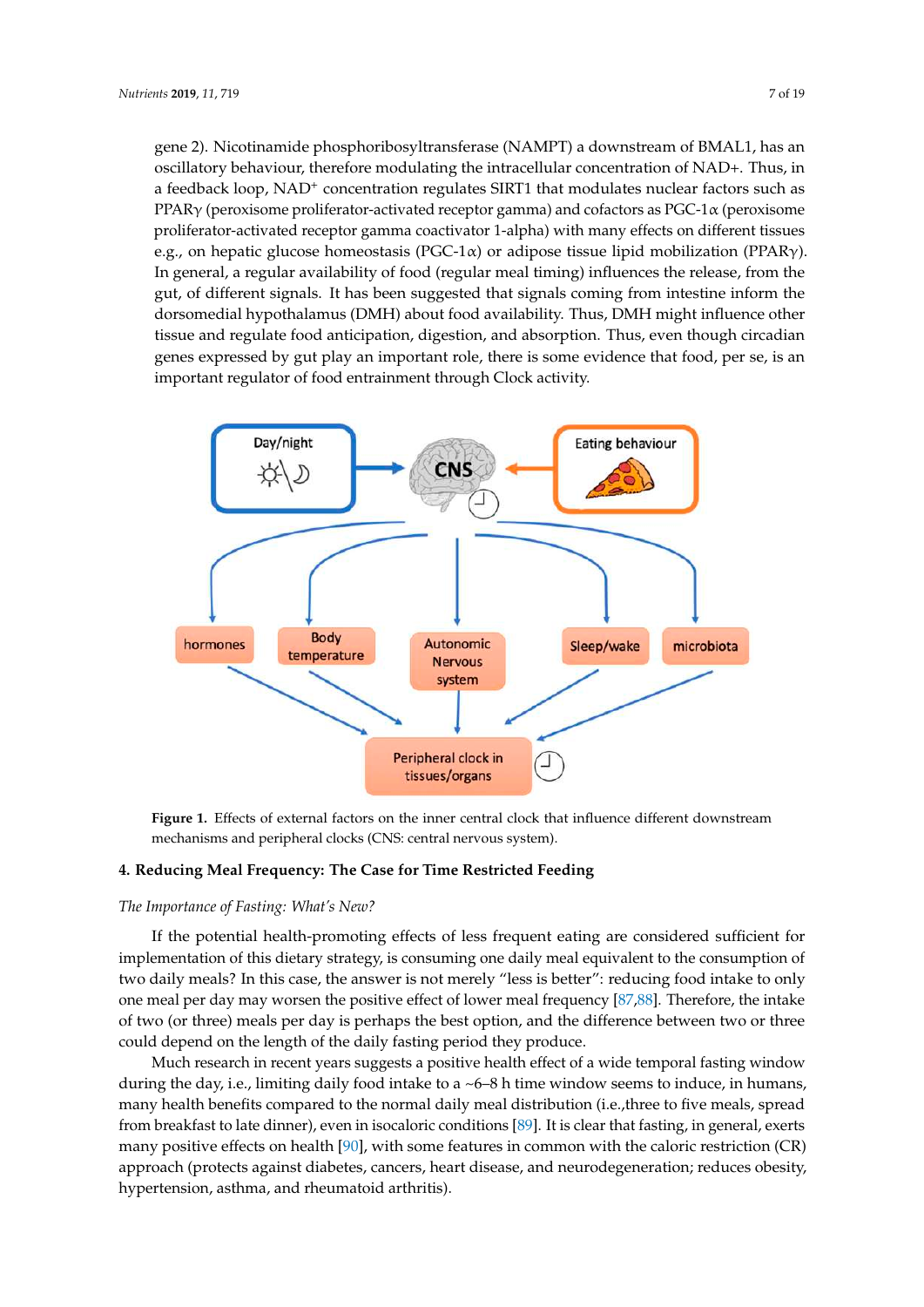During a typical CR protocol, the daily energy intake is chronically reduced by 20–40%, but meal frequency is maintained. It is well known that CR is a viable tool for health improvement: both animal studies [\[91\]](#page-16-16) and human research [\[92](#page-16-17)[,93\]](#page-16-18) showed that this approach could improve many health-related variables.

However, we have to consider the experimental setting of the ab libitum diet and the CR condition to which it is compared in animal experiments. Often, in animal models, the CR condition influences fasting duration. In these experiments, animals in the ad lib diet have unrestricted access to food, not only in quantity but also in frequency, whilst the CR group can only eat within a specific window, usually determined by the researcher's schedule. In these settings, meals are often spaced out, creating prolonged fasting windows that could influence the outcomes [\[94\]](#page-16-19). This is an important issue because fasting is a different approach than traditional CR. We consider fasting as an abstention from food and caloric beverages for a specific interval of time, usually longer than the normal 8 h of sleep. Alternatively, starvation refers to extreme forms of fasting, which result in nutrient deficiencies and other chronic health problems related to the absence of appropriate nutrient intake. Starvation is, actually, a dysregulated condition that leads to a pathological loss of homeostasis related to the reduction in fundamental organ and tissues performance [\[95\]](#page-17-0). When considering the different types of fasting programs, we can divide them into two main categories: long-term fasting (LTF) that induces ketosis, and short-term fasting (STF) that does not lead to ketosis. LTF, i.e., fasting with accompanying ketosis, is performed for approximately three days or more. After this period, glucose reserves become depleted and glycogen stores are no longer sufficient to either aid in normal fat oxidation (via oxaloacetate in the Krebs cycle) or to supply energy to the brain and central nervous system (CNS) [\[96\]](#page-17-1). Thus, an alternative energy source is needed to maintain the metabolism of the brain. This energy is supplied by the ketone bodies (KBs) acetoacetate (AcAc), 3-hydroxybutyrate (3HB), and acetone, which are generated from acetyl-CoA via a process called ketogenesis, which occurs mainly in the mitochondrial matrix of hepatocytes [\[96,](#page-17-1)[97\]](#page-17-2). Ketosis exerts many positive effects on metabolism and numerous cellular pathways, such as increasing stress resistance, lipolysis, mitochondria efficiency, and autophagy (e.g., one of the ketone bodies, b-hydroxybutyrate (D-bHB), is a natural inhibitor of class I and IIa histone deacetylases that repress transcription of the FOXO3a -forkhead box O3 - gene). Moreover, ketone body metabolism reduces the ROS (reactive oxygen species) toxicity through the NADPH system [\[98\]](#page-17-3). However, in the context of meal timing and frequency, we want to emphasize the role of STF, which utilizes fasts of insufficient duration to induce ketosis unless used in conjunction with a ketogenic diet. There are several types of STF programs [\[99\]](#page-17-4): intermittent fasting (IF) performed as alternate day fasting (ADF) or whole-day fasting for 1–2 days per week, periodic fasting (PF) lasting three or more days every 2–3 weeks, and TRF (Time restricted feeding) whichallows subjects to consume ad libitum energy intake within a defined window of time (from 3–4 h to 10–12 h) [\[100](#page-17-5)[,101\]](#page-17-6), resulting in a fasting window of 12–21 h per day. For our purposes, we will discuss the TRF because if the number of meals is reduced to two (i.e., breakfast and lunch), and the last meal is consumed between 14:00 h and 16:00 h, this leads to a 12 to 16 h of fasting per 24-h period. It is also worth noting that a substantial amount of research has been conducted during the month-long period of Ramadan fasting observed by practicing Muslims [\[102\]](#page-17-7). Ramadan fasting can be considered a form of TRF since food intake is disallowed when it is light outside. However, some notable factors make it difficult to appropriately compare Ramadan fasting to other forms of TRF: the light/dark cycle of eating and fasting is reversed as compared to natural circadian rhythms, the length of fasting window varies based on geographical location and year (Ramadan is set according to the lunar calendar), and different implementations of Ramadan fasting exist (i.e., some eat before the sun rises and after the sun sets, while others only eat after the sun sets). Finally, nearly all studies are observational and last only 4 weeks since this is the duration of Ramadan fasting.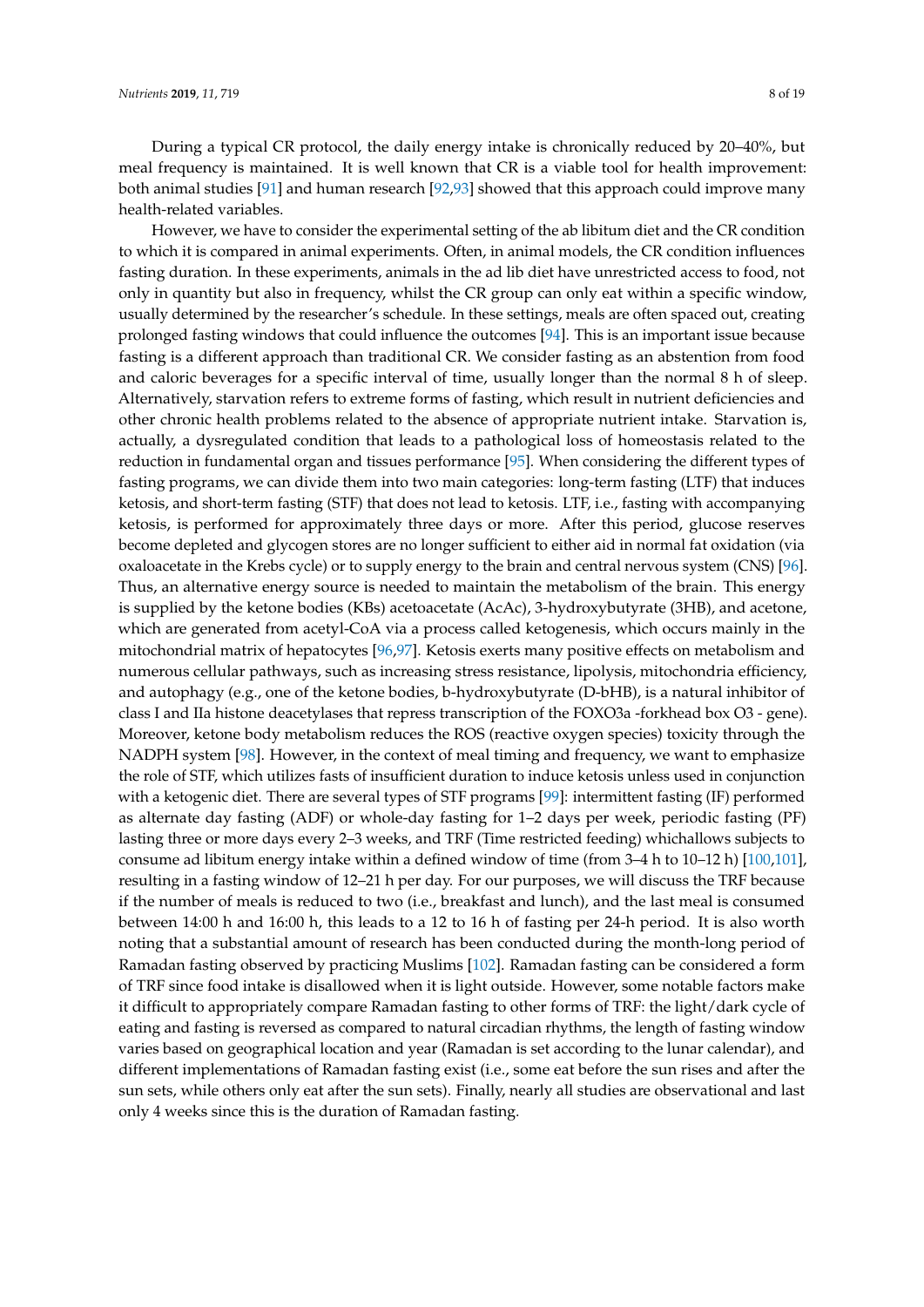Despite the fact that the duration of fasting during Ramadan (about 16 h) would not typically result in ketosis, it is sufficient to stimulate many of the pathway linked to long term fasting approach, e.g., autophagy [\[103\]](#page-17-8). Autophagy, an intracellular process that mediates protein degradation, organelle turnover, and recycling of cytoplasmic components, is a fundamental process to combat cellular stress and preserve normal cell function. In heart and blood vessels, specifically, autophagy plays a fundamental role not only during cardiac embryonic development but also for a normal cardiovascular function. It has been suggested that many of peptides and hormones involved in cardiovascular system physiology are also regulated by autophagy, thus *"it is possible to speculate that dysregulation of autophagy could be associated with hypertension, obesity, diabetes mellitus, and end organ damage"* [\[104\]](#page-17-9). As fasting stimulates autophagy, it is likely that these two factors are both related to the demonstrated cardioprotective effect. Indeed, Godar et al. 2015 [\[105\]](#page-17-10) demonstrated that ADF protects mice from in-vivo ischemia-reperfusion injury, but only in wild-type animals. In mice with impaired autophagy (heterozygous null for Lamp2 coding for lysosomal-associated membrane protein 2), there was not a protective effect, but rather a worsening effect. Another study performed on rats showed that ADF has a cardioprotective effect reducing cerebral infarct size and infarct expansion in a rat model of myocardial infarction (MI) [\[106\]](#page-17-11).

Fasting affects substrate metabolism, the cardiovascular system and inflammation, as well as exerting potentially powerful effects on circadian rhythms.Increasing the fasting window stimulates fat metabolism and the metabolic switch between glucose oxidation and fat oxidation. Indeed, at between 12 and 36 h of fasting there is an increase of TG (triacylglycerol) lipolysis highlighted by the increase of plasma FFA and glycerol [\[107\]](#page-17-12). The metabolic switch typically occurs in the third phase of fasting when glycogen stores in hepatocytes are depleted and the accelerated adipose tissue lipolysis produces an increase in plasma fatty acids and glycerol (21). The fasting period associated with IF and TRF seems to have various positive effects on the cardiovascular system as well: they enhance parasympathetic activity (mediated by the neurotransmitter acetylcholine) in the autonomic neurons that innervate the heart and arteries, resulting in a reduced heart rate and blood pressure [\[90,](#page-16-15)[108\]](#page-17-13). Furthermore, TRF could also act on inflammation levels. It is well known that inflammation is related to CHD and atherosclerosis. We demonstrated in humans [\[100\]](#page-17-5) that an isocaloric TRF approach may reduce many markers of inflammation such as tumour necrosis factor a, interleukin 6, and interleukin 1b, and, at the same time, may increase adiponectin (an anti-inflammatory cytokine). As demonstrated for late eating, fasting also seems to be involved in circadian rhythm regulation or dysregulation. It has been demonstrated that TRF could protect mice against obesity, hyperinsulinemia, hepatic steatosis, and inflammation when fed with a high-fat diet (HFD). The ad libitum HFD rodents also showed altered circadian rhythmicity compared to the TRF rodents. Moreover, TRF improved CREB (cAMP response element-binding protein), mTOR (mechanistic target of rapamycin), and AMP-activated protein kinase (AMPK) pathway function and oscillations of the circadian clock, as well as improving motor coordination [\[109\]](#page-17-14). These results could be explained through the considerable crosstalk and the tight interaction between the cellular clocks and the signalling induced by fed/fasted state. For example, we know that fasting, similar to a ketogenic diet, induces the phosphorylation of AMPK, a fundamental actor in mitochondrial biogenesis and function. On the other hand, the fed state stimulates the mechanistic target of rapamycin pathway (mTOR), which promotes anabolic processes during increased energy availability, which could interfere with AMPK pathway. This connection supports the tight relationship between fed/fast state and molecular pathways.

Finally, we have to underline that ketogenic diet, caloric restriction and fasting have many pathways and targets in common as shown in Figure [2.](#page-9-0)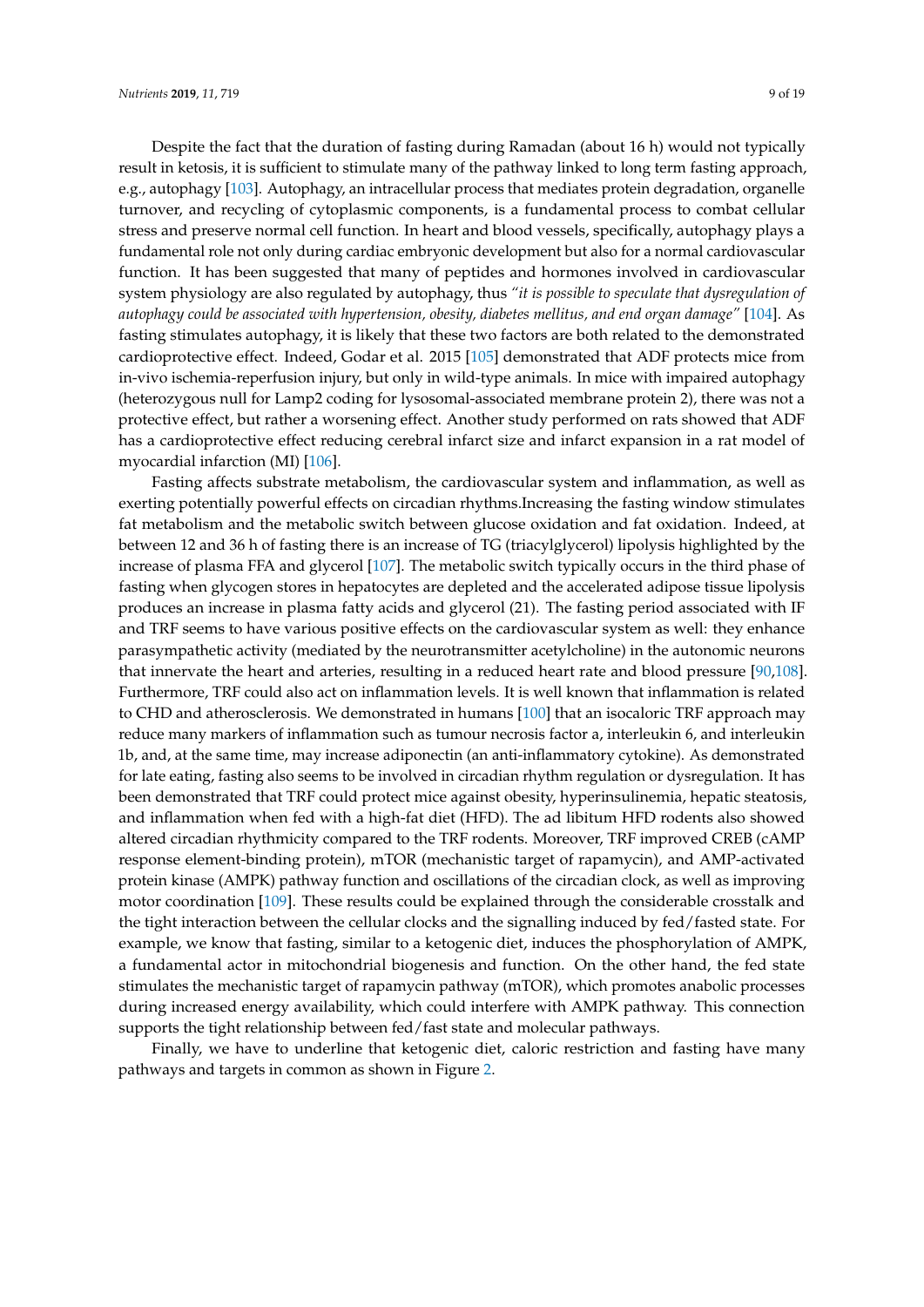<span id="page-9-0"></span>

rasung. The size of the arrows is related to the felative effect of KD (orange*)*, CK (bide), and lasting<br>(green) on the different pathways involved (IGF-1: insulin-like growth factor-1; Murf2: Muscle-specific RING finger-2; Nf-kB:nuclear factor kappa-light-chain-enhancer of activated B cells). **Figure 2.** Mechanisms involved in health effects of the ketogenic diet (KD), caloric restriction (CR), and fasting. The size of the arrows is related to the relative effect of KD (orange), CR (blue), and fasting

## **5. Meal Frequency and Timing: The Microbiota Connection** factor-1  $\frac{1}{2}$  ; Murf $\frac{1}{2}$ : Muscle-specific Ring final-factor kappa-light-chain-chain-chain-chain-chain-chain-chain-chain-chain-chain-chain-chain-chain-chain-chain-chain-chain-chain-chain-chain-chain-chain-chain-c

we cannot conclude this exploratory review without discussing the role of mean nequency on<br>microbiota. In recent years, this field of research has experienced rapid growth. The collective infection control. In the last years the gut microbiota has been recognized as an important factor for riost general nearal, mundinty, and also energy noncostasis. Changes in incrobiotal population hight<br>cause the development of many metabolic diseases attributable to the modification of the relationship between the bacteria and the host. Up to 100 trillion bacteria constitute the human gut microbiota with 150 times more genes (the microbiome) than the human genome. Abnormalities in gut microbiota composition might have many effects on metabolism in adipose tissue, muscle and liver. Moreover, the gut microbiota has been associated to many metabolic diseases such as obesity, diabetes, chronic We cannot conclude this exploratory review without discussing the role of meal frequency on microbiomal organ provides many fundamental functions such as metabolic, immunological, and host general health, immunity, and also energy homeostasis. Changes in microbiota population might low-grade inflammation and, last but not least, cardiovascular disease [\[110\]](#page-17-15).

Indeed, it has been demonstrated that the composition of microbiota might be a risk factor for CVD. Mice studies have demonstrated the link between gut microbiota dysbiosis and the development of hypertension and vascular dysfunction [111] while in human demonstrated a relationship between negative changes in gut microbiota and primary hypertension has been demonstrated [\[112\]](#page-17-17). Gut microbiota converts choline (derived from dietary phosphatidylcholine) to trimethylamine (TMA). In the  $\Gamma$ diabetes chronic low-grade in and, last but not least but not leader promotes understanding the increases thrombosis risk through the agonist-induced platelet activation [\[113](#page-17-18)[,114\]](#page-17-19). In conclusion, available data strongly support the critical role of gut microbiota as a regulatory element in many CVD risk factors. liver, TMA is converted in trimethylamineN-oxide (TMAO) that promotes atherosclerosis and increases

The microbiota exerts also many actions on the central nervous system, so many that it has been coined the "gut–brain axis." Diet composition (e.g., fat and fibre content) influences gut microbiota. relationship between negative concerning mean requericy, whilst some premiumary miorination about food timing and microbiota are available. Changes in gut microbiota may be stimulated by changes of diurnal feeding and sating rhythms, and it is known that a desynchronization of the suprachiasmatic nucleus, the master clock of the brain, together with a parallel desynchronization of the tissue circadian clocks in skeletal muscle, fat and liver may influence the risk of chronic and metabolic diseases [\[115\]](#page-18-0). There is a multifaceted relationship between microbiota and food timing: No data are available in humans concerning meal frequency, whilst some preliminary information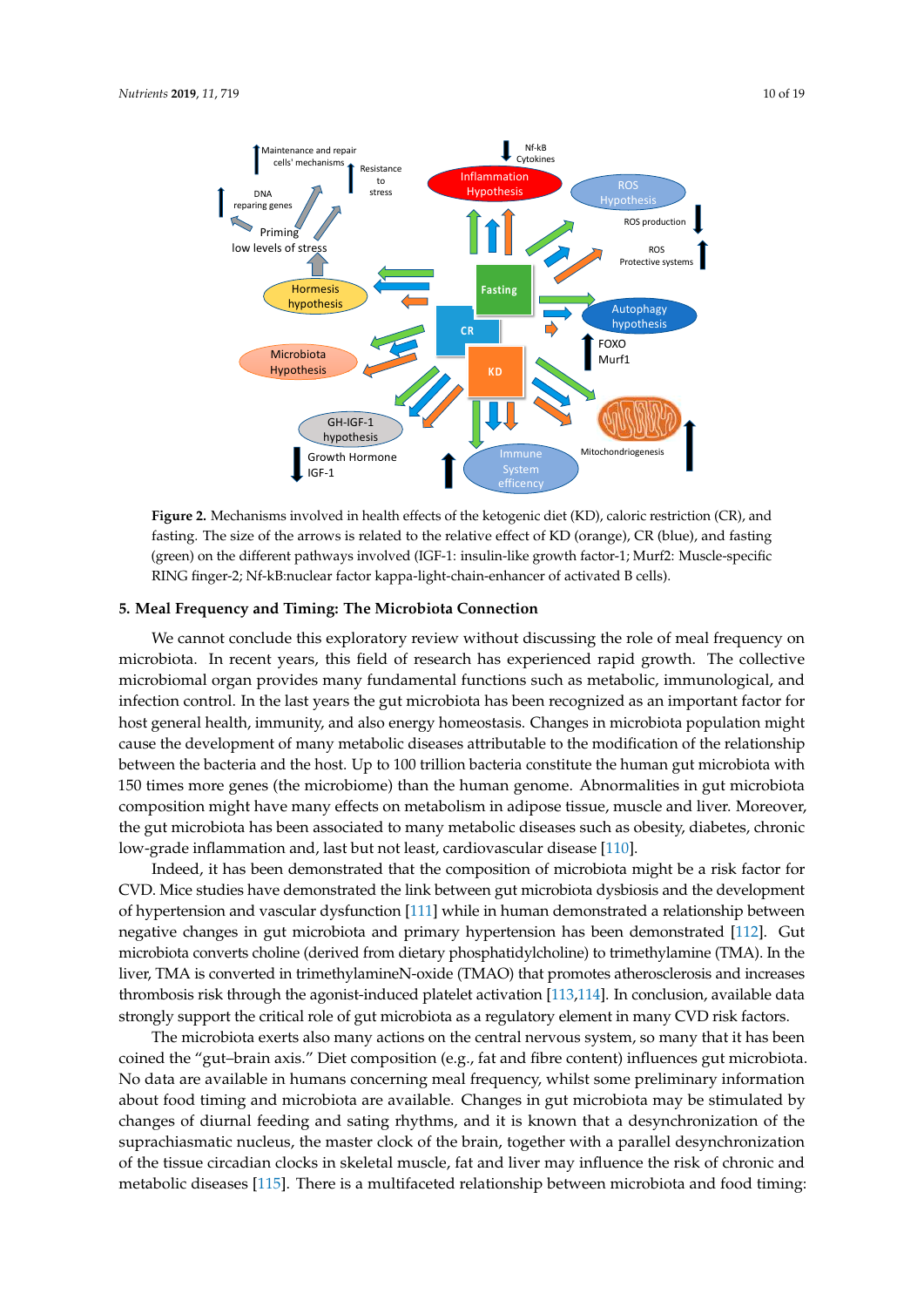first, intestinal epithelia cells' internal circadian clock influences daily glucocorticoid production under the control of the pituitary-adrenal axis, and this rhythm is influenced by microbiota status; second, an alteration of microbiota could lead to a disrupted corticosteroid circadian rhythm influencing food uptake. Moreover, microbiota composition has its variability during the day that could be disrupted by a variety of conditions, for example, jet-lag [\[116\]](#page-18-1) or high-fat diets. Not only can diet composition exert negative effects on microbiota, but meal timing can also: consuming food outside the normal feeding phase (eating during light time for rodents and during late night in humans) may disturb normal peripheral and central clocks [\[115\]](#page-18-0). This desynchronization of internal clocks, and thus the modification of microbiota, is associated with increased risks of metabolic and cardiovascular diseases. Recently it has been demonstrated that a chronic circadian misalignment in mice and a time shift jet–lag in humans induces a dysbiosis; this dysbiosis has been demonstrated to be able to promotes glucose intolerance and obesity in a germ-free mice throughfaecal transplantation [\[117\]](#page-18-2). On the other hand, maintaining a correct eating phase (diurnal for humans) and increasing the fasting period (i.e., reducing meal frequency) could positively affect the gut microbiome, reducing gut permeability and improving systemic inflammation. Finally, further studies are needed to explore properly the connection between microbiota and meal frequency and timing.

#### **6.Concluding Thoughts**

In order to gain a comprehensive picture of the physiological and health effects of meal timing and frequency, multiple lines of research must be integrated and an exploratory review seems to be, in our opinion, the appropriate approach in order to understand, at a glance, the influence of fasting, meal frequency, and timing on cardiovascular diseases. In addition to considering existing evidence of meal frequency and timing per se, research on breakfast consumption, night-time eating, caloric restriction and intermittent fasting can help provide much more awareness about the effects meals manipulation on health outcomes. While a recent meta-analysis reported that high versus low meal frequencies result in negligible differences in body weight and composition changes [\[117\]](#page-18-2), many of the experimental trials of meal frequency have not adequately considered some of the determinants highlighted in this article which could influence these outcomes (i.e., duration of daily fasting periods and different spacing of meals within the same meal frequency, influence of eating styles on food choices and macronutrient intake, etc.). Additionally, beyond body weight and composition, it is likely that different eating patterns may exert some degree of differential effects on physiological processes, even in isocaloric conditions (Figure [2\)](#page-9-0). Furthermore, the existence of different chronotypes should be taken into account: being larks and owls [\[118](#page-18-3)[,119\]](#page-18-4), or morning types (M-types) and evening types (E-types), might probably influence also eating behaviour and food metabolism. Even though this classification is not new [\[120\]](#page-18-5) only in recent years has the association between chronotypes and eating behaviour been investigated. A recent paper by Maukonen and colleagues analysed the associations between chronotype and intakes of energy and macronutrients in the morning and the evening in 1854 participants from the National FINRISK 2007 and FINDIET 2007 studies. They found that, in the morning, E-types showed lower total energy and lower macronutrient intakes except for sucrose (increased intake) compared to M-types.In the evening, E-types had higher intakes of energy, fats, and sucrose than M-types. These data suggest that even chronotype might influence meal patterns [\[121\]](#page-18-6)

Based on the evidence presented in this review, several interesting health-promoting recommendations can be shared with the audience. There may be physiological benefits to consuming a greater proportion of calories earlier in the day, which often involves breakfast consumption, as compared to consuming a large number of calories later at night. There may also be benefits to extending the daily fasting period beyond a standard overnight fast or implementing occasional fasting periods. In order to reconcile these two strategies, an individual could eat from breakfast until mid- to late-afternoon each day (Figure [3\)](#page-11-0). However, it should be considered that this style of eating may not be desirable or feasible for many individuals, as it represents a paradigm shift from traditional eating patterns in many parts of the world.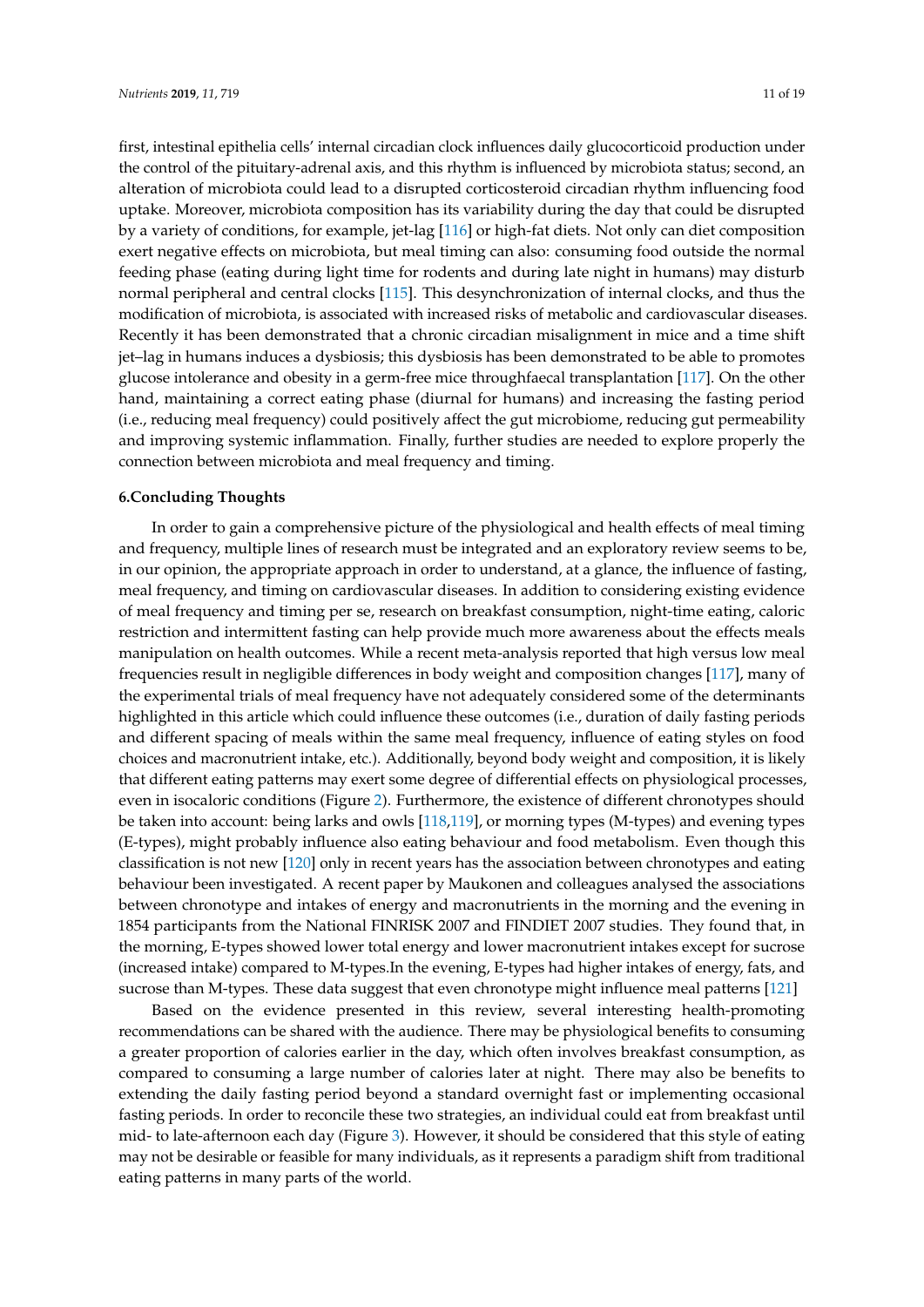<span id="page-11-0"></span>

 $\mathbf{F}_{\text{f}}$  figure 3.2.  $\mathbf{F}_{\text{f}}$  different means the centre of different variables. At  $\mathbf{F}_{\text{f}}$ the picture the reciprocal influences of brain, heart and gut was showed. AMPK: AMP-activated activated protein kinase. **Figure 3.** Effects of different meals timing and frequency on different variables. At the centre of protein kinase.

Additionally, due to the increased access to food associated with evening leisure time, compliance recommendations can be shared with the audience. There may be physiological benefits to with this recommendation may not be realistic for some. In those cases, it may be beneficial to implement one of the health-promoting strategies (i.e., shift the consumption of most calories earlier implement a feeting tuindary lenger then an exemight fact). The lifect in the day or implement a fasting window longer than an overnight fast). The lifestyle approach should include physical activity. Unfortunately, whilst there are few papers on physical exercise and internal clock [\[122\]](#page-18-7), no data are available about the reciprocal influence of meal time and frequency and physical exercise in humans. This topic is worthy of further investigation.

While a complete picture of the impact of meal timing and frequency in various populations remains to be elucidated, it is likely that manipulation of these variables may be useful in improving health in the human population (Figures [4](#page-11-1) and [5\)](#page-12-11). The scientific literature provides sufficient data to suggest that there is a substantial influence of fasting, meal frequency, and timing on health outcomes. These findings underline that not only the food quality but also frequency and timing are crucial for optimal health.

<span id="page-11-1"></span>

**Figure 4.**Effects (green: positive; red: negative; blue: neutral) of meal timing on different **Figure 4.** Effects (green: positive; red: negative; blue: neutral) of meal timing on different CVD risks factors and diseases. CHD: coronary heart disease; CVD: cardiovascular disease; TRF: time restricted feeding.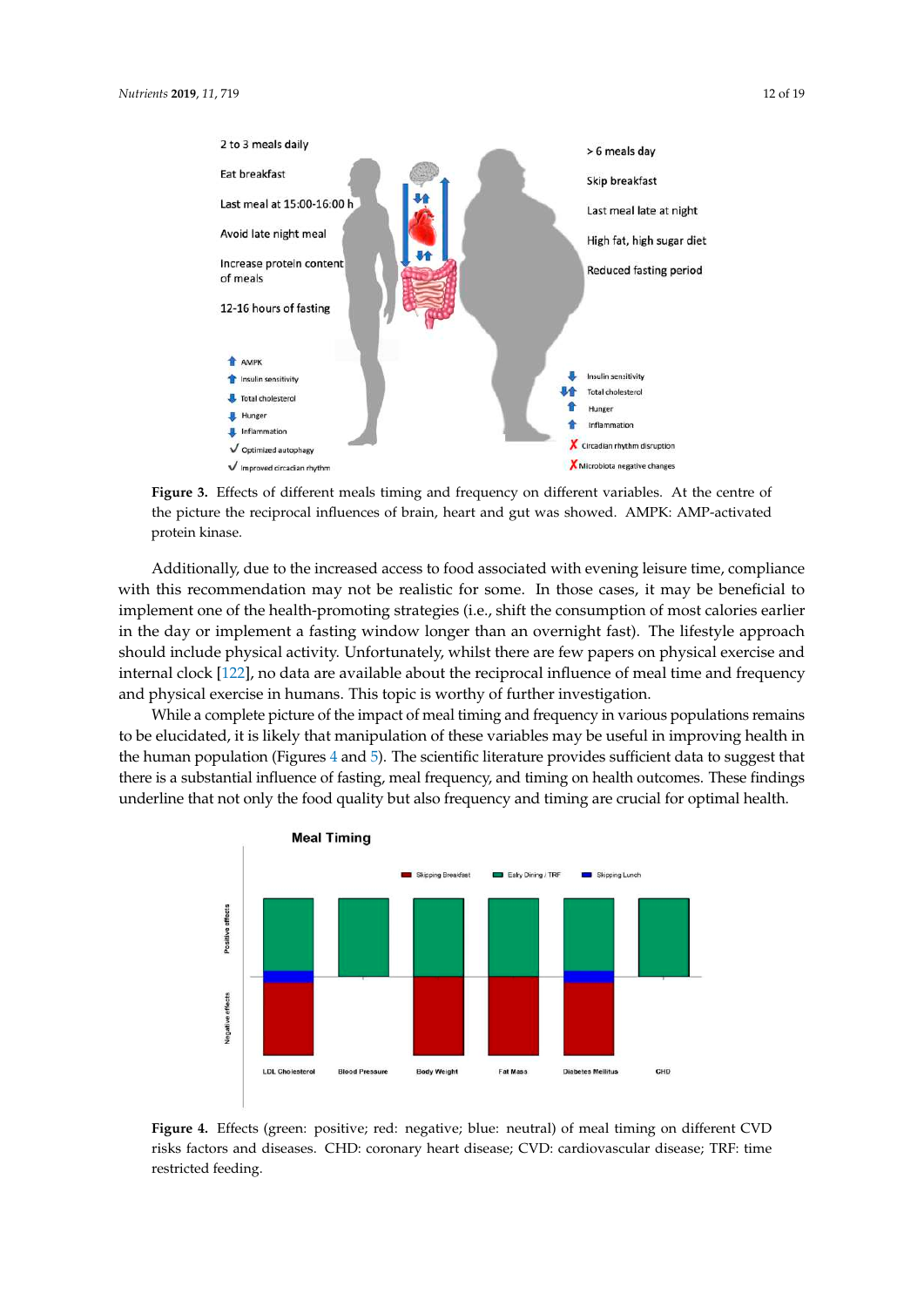<span id="page-12-11"></span>

**Figure 5.**Effects (green: positive; red: negative; blue: neutral) of meal frequency on different risks factors and diseases.CHD: coronary heart disease; CVD: cardiovascular disease. CVD risks factors and diseases.CHD: coronary heart disease; CVD: cardiovascular disease. **Figure 5.** Effects (green: positive; red: negative; blue: neutral) of meal frequency on different CVD

Author Contributions: All authors contributed equally to the review.<br> **Author Contributions:** All authors contributed equally to the review.

**Funding:** This research received no external funding.

**Conflicts of Interest:** The authors declare no conflict of interest. beneficial to implement of the health-production strategies (i.e., shift the consumption of most of most of most of most of most of most of most of most of most of most of most of most of most of most of most of most of mo

#### calories earlier in the day of the day of the day of the day of the lifestyle window longer than an over  $\alpha$ **References**

- <span id="page-12-0"></span>1. Flandrin, J.-L.; Montanari, M. *Storia dell'alimentazione*; Laterza: Bari, Italy, 2003.
- <span id="page-12-1"></span>2. Carroll, A. *Three Squares: The Invention of the American Meal*; Basic Books (AZ): New York, NY, USA, 2013.
- <span id="page-12-2"></span>3. Affinita, A.; Catalani, L.; Cecchetto, G.; De Lorenzo, G.; Dilillo, D.; Donegani, G.; Fransos, L.; Lucidi, F.; Mameli, C.; Manna, E.; et al. Breakfast: A multidisciplinary approach. Ital. J. Pediatr. 2013, 39, 44. [CrossRef]
- <span id="page-12-3"></span>4. Albala, K. *Food in Early Modern Europe;* Greenwood Publishing Group: Santa Barbara, CA, USA, 2003.<br>5. Albala, M.A. *Thua Masla a Daw S*DSU: Braakings, SD, USA, 1925.
	- 5. Dolve, M.A. *Three Meals a Day*; SDSU: Brookings, SD, USA, 1925.
- <span id="page-12-4"></span>6. Mattson, M.P.; Allison, D.B.; Fontana, L.; Harvie, M.; Longo, V.D.; Malaisse, W.J.; Mosley, M.; Notterpek, L.; Ravussin, E.; Scheer, F.A.; et al. Meal frequency and timing in health and disease. *Proc. Natl. Acad. Sci. USA* **2014**, *111*, 16647–16653. [\[CrossRef\]](http://dx.doi.org/10.1073/pnas.1413965111)
- <span id="page-12-5"></span>7. Potter, C.; Griggs, R.L.; Brunstrom, J.M.; Rogers, P.J. Breaking the fast: Meal patterns and beliefs about<br>1. Postly, extinct the concentrator is the all passes to intermediate faction distribution 121, 22, 23, 29, 29 **Authorize:**  $\alpha$  **CrossRef** healthy eating style are associated with adherence to intermittent fasting diets. *Appetite* **2018**, *133*, 32–39. [\[CrossRef\]](http://dx.doi.org/10.1016/j.appet.2018.10.020)
- <span id="page-12-6"></span>lipids in man. *Am. J. Clin. Nutr.* **1963**, 13, 209–213. [\[CrossRef\]](http://dx.doi.org/10.1093/ajcn/13.4.209) 8. Gwinup, G.; Byron, R.C.; Roush, W.H.; Kruger, F.A.; Hamwi, G.J. Effect of nibbling versus gorging on serum
- <span id="page-12-10"></span><span id="page-12-9"></span><span id="page-12-8"></span><span id="page-12-7"></span>9. Fabry, P.; Hejl, Z.; Fodor, J.; Braun, T.; Zvolankova, K. The frequency of meals. Its relation to overweight,<br>1. September 1994, A. (15, 16 september 1994, 1994, 1994, 1994, 1994, 1994, 1995, 1999, 1999, 1999, 1999, 199 hypercholesterolaemia, and decreased glucose-tolerance. *Lancet* **1964**, *2*, 614–615. [\[CrossRef\]](http://dx.doi.org/10.1016/S0140-6736(64)90510-0)
	- 10. Fabry, P.; Fodor, J.; Hejl, Z.; Geizerova, H.; Balcarova, O. Meal frequency and ischaemic heart-disease. *Lancet* **1968**, *2*, 190–191. [\[CrossRef\]](http://dx.doi.org/10.1016/S0140-6736(68)92622-6)
	- 11. Edelstein, S.L.; Barrett-Connor, E.L.; Wingard, D.L.; Cohn, B.A. Increased meal frequency associated with decreased cholesterol concentrations; rancho bernardo, ca, 1984–1987. *Am. J. Clin. Nutr.* **1992**, *55*, 664–669. [\[CrossRef\]](http://dx.doi.org/10.1093/ajcn/55.3.664)
	- 12. Jenkins, D.J.; Wolever, T.M.; Vuksan, V.; Brighenti, F.; Cunnane, S.C.; Rao, A.V.; Jenkins, A.L.; Buckley, G.; Patten, R.; Singer, W.; et al. Nibbling versus gorging: Metabolic advantages of increased meal frequency. *N. Engl. J. Med.* **1989**, *321*, 929–934. [\[CrossRef\]](http://dx.doi.org/10.1056/NEJM198910053211403)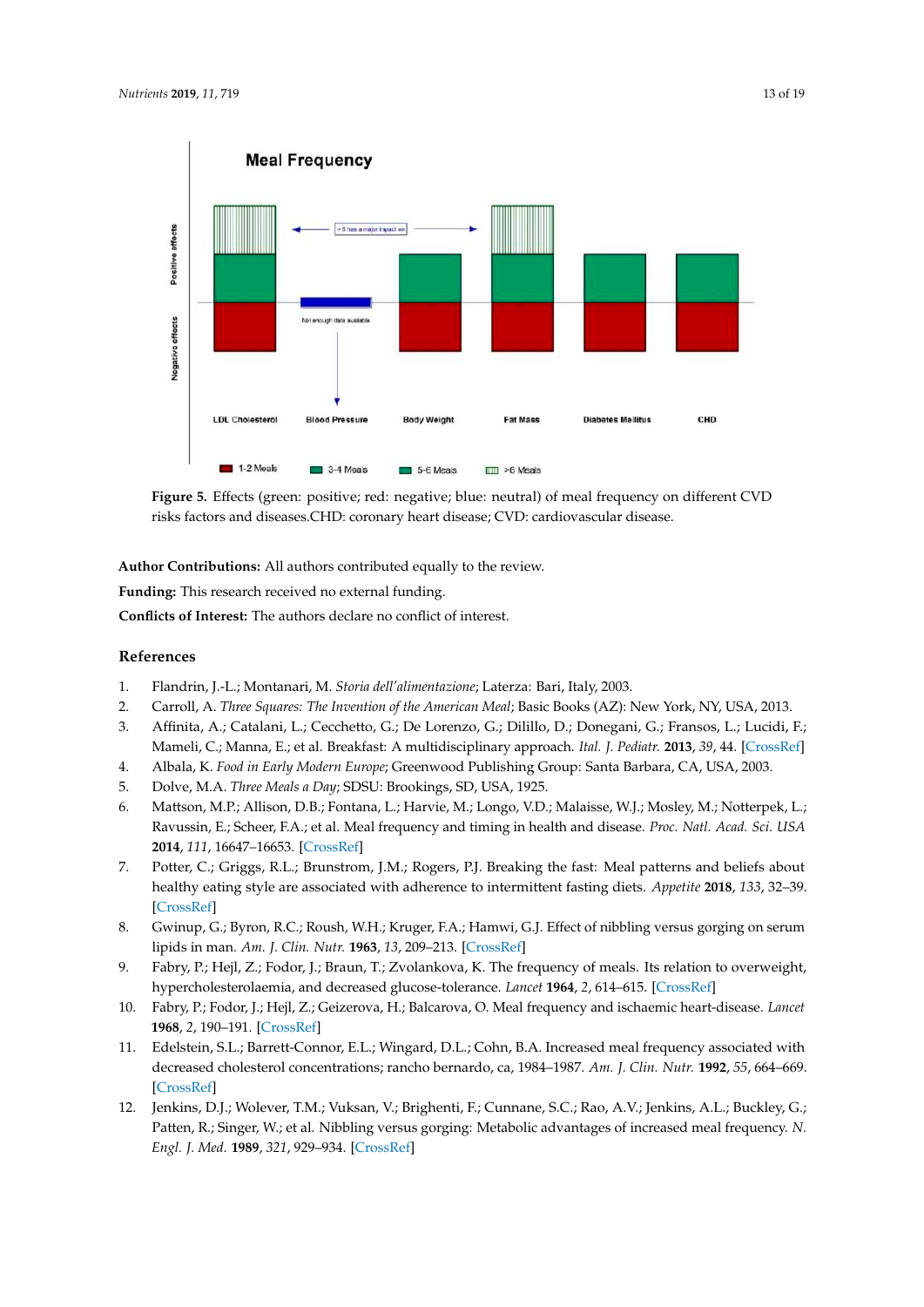- <span id="page-13-0"></span>13. Titan, S.M.; Bingham, S.; Welch, A.; Luben, R.; Oakes, S.; Day, N.; Khaw, K.T. Frequency of eating and concentrations of serum cholesterol in the norfolk population of the european prospective investigation into cancer (epic-norfolk): Cross sectional study. *BMJ* **2001**, *323*, 1286–1288. [\[CrossRef\]](http://dx.doi.org/10.1136/bmj.323.7324.1286)
- <span id="page-13-1"></span>14. Ma, Y.; Bertone, E.R.; Stanek, E.J., 3rd; Reed, G.W.; Hebert, J.R.; Cohen, N.L.; Merriam, P.A.; Ockene, I.S. Association between eating patterns and obesity in a free-living us adult population. *Am. J. Epidemiol.* **2003**, *158*, 85–92. [\[CrossRef\]](http://dx.doi.org/10.1093/aje/kwg117)
- <span id="page-13-2"></span>15. Holmback, I.; Ericson, U.; Gullberg, B.; Wirfalt, E. A high eating frequency is associated with an overall healthy lifestyle in middle-aged men and women and reduced likelihood of general and central obesity in men. *Br. J. Nutr.* **2010**, *104*, 1065–1073. [\[CrossRef\]](http://dx.doi.org/10.1017/S0007114510001753)
- <span id="page-13-3"></span>16. Mekary, R.A.; Giovannucci, E.; Willett, W.C.; van Dam, R.M.; Hu, F.B. Eating patterns and type 2 diabetes risk in men: Breakfast omission, eating frequency, and snacking. *Am. J. Clin. Nutr.* **2012**, *95*, 1182–1189. [\[CrossRef\]](http://dx.doi.org/10.3945/ajcn.111.028209)
- <span id="page-13-4"></span>17. Mekary, R.A.; Giovannucci, E.; Cahill, L.; Willett, W.C.; van Dam, R.M.; Hu, F.B. Eating patterns and type 2 diabetes risk in older women: Breakfast consumption and eating frequency. *Am. J. Clin. Nutr.* **2013**, *98*, 436–443. [\[CrossRef\]](http://dx.doi.org/10.3945/ajcn.112.057521)
- <span id="page-13-5"></span>18. Cahill, L.E.; Chiuve, S.E.; Mekary, R.A.; Jensen, M.K.; Flint, A.J.; Hu, F.B.; Rimm, E.B. Prospective study of breakfast eating and incident coronary heart disease in a cohort of male us health professionals. *Circulation* **2013**, *128*, 337–343. [\[CrossRef\]](http://dx.doi.org/10.1161/CIRCULATIONAHA.113.001474)
- <span id="page-13-6"></span>19. St-Onge, M.P.; Ard, J.; Baskin, M.L.; Chiuve, S.E.; Johnson, H.M.; Kris-Etherton, P.; Varady, K.; American Heart Association Obesity Committee of the Council onLifestyle and Cardiometabolic Health; Council on Cardiovascular Disease in the Young; Council on Clinical Cardiology; et al. Meal timing and frequency: Implications for cardiovascular disease prevention: A scientific statement from the american heart association. *Circulation* **2017**, *135*, e96–e121. [\[CrossRef\]](http://dx.doi.org/10.1161/CIR.0000000000000476)
- <span id="page-13-7"></span>20. Mann, J. Meal frequency and plasma lipids and lipoproteins. *Br. J. Nutr.* **1997**, *77*, S83–S90. [\[CrossRef\]](http://dx.doi.org/10.1079/BJN19970106)
- <span id="page-13-8"></span>21. Collaborators, G.B.D.O.; Afshin, A.; Forouzanfar, M.H.; Reitsma, M.B.; Sur, P.; Estep, K.; Lee, A.; Marczak, L.; Mokdad, A.H.; Moradi-Lakeh, M.; et al. Health effects of overweight and obesity in 195 countries over 25 years. *N. Engl. J. Med.* **2017**, *377*, 13–27. [\[CrossRef\]](http://dx.doi.org/10.1056/NEJMoa1614362)
- <span id="page-13-9"></span>22. Obesity and Overweight, Fact Sheet N 311, Updated March 2013. Available online: [https://www.who.int/](https://www.who.int/news-room/fact-sheets/detail/obesity-and-overweight) [news-room/fact-sheets/detail/obesity-and-overweight](https://www.who.int/news-room/fact-sheets/detail/obesity-and-overweight) (accessed on 11 February 2019).
- <span id="page-13-10"></span>23. Koh-Banerjee, P.; Wang, Y.; Hu, F.B.; Spiegelman, D.; Willett, W.C.; Rimm, E.B. Changes in body weight and body fat distribution as risk factors for clinical diabetes in us men. *Am. J. Epidemiol.* **2004**, *159*, 1150–1159. [\[CrossRef\]](http://dx.doi.org/10.1093/aje/kwh167)
- <span id="page-13-11"></span>24. Thompson, W.G.; Cook, D.A.; Clark, M.M.; Bardia, A.; Levine, J.A. Treatment of obesity. *Mayo Clin. Proc.* **2007**, *82*, 93–101. [\[CrossRef\]](http://dx.doi.org/10.1016/S0025-6196(11)60971-3)
- <span id="page-13-12"></span>25. Paoli, A.; Moro, T.; Marcolin, G.; Neri, M.; Bianco, A.; Palma, A.; Grimaldi, K. High-intensity interval resistance training (hirt) influences resting energy expenditure and respiratory ratio in non-dieting individuals. *J. Transl. Med.* **2012**, *10*, 237. [\[CrossRef\]](http://dx.doi.org/10.1186/1479-5876-10-237)
- <span id="page-13-13"></span>26. Garaulet, M.; Gomez-Abellan, P. Timing of food intake and obesity: A novel association. *Physiol. Behav.* **2014**, *134*, 44–50. [\[CrossRef\]](http://dx.doi.org/10.1016/j.physbeh.2014.01.001)
- <span id="page-13-14"></span>27. Kulovitz, M.G.; Kravitz, L.R.; Mermier, C.; Gibson, A.L.; Conn, C.A.; Kolkmeyer, D.; Kerksick, C.M. Potential role of meal frequency as a strategy for weight loss and health in overweight or obese adults. *Nutrition* **2014**, *30*, 386–392. [\[CrossRef\]](http://dx.doi.org/10.1016/j.nut.2013.08.009) [\[PubMed\]](http://www.ncbi.nlm.nih.gov/pubmed/24268866)
- <span id="page-13-15"></span>28. Kahleova, H.; Lloren, J.I.; Mashchak, A.; Hill, M.; Fraser, G.E. Meal frequency and timing are associated with changes in body mass index in adventist health study 2. *J. Nutr.* **2017**, *147*, 1722–1728. [\[CrossRef\]](http://dx.doi.org/10.3945/jn.116.244749)
- <span id="page-13-16"></span>29. Jones, P.J.; Leitch, C.A.; Pederson, R.A. Meal-frequency effects on plasma hormone concentrations and cholesterol synthesis in humans. *Am. J. Clin. Nutr.* **1993**, *57*, 868–874. [\[CrossRef\]](http://dx.doi.org/10.1093/ajcn/57.6.868) [\[PubMed\]](http://www.ncbi.nlm.nih.gov/pubmed/8503355)
- <span id="page-13-17"></span>30. McGrath, S.A.; Gibney, M.J. The effects of altered frequency of eating on plasma lipids in free-living healthy males on normal self-selected diets. *Eur. J. Clin. Nutr.* **1994**, *48*, 402–407.
- <span id="page-13-18"></span>31. Keast, D.R.; Nicklas, T.A.; O'Neil, C.E. Snacking is associated with reduced risk of overweight and reduced abdominal obesity in adolescents: National health and nutrition examination survey (nhanes) 1999–2004. *Am. J. Clin. Nutr.* **2010**, *92*, 428–435. [\[CrossRef\]](http://dx.doi.org/10.3945/ajcn.2009.28421)
- <span id="page-13-19"></span>32. Van der Heijden, A.A.; Hu, F.B.; Rimm, E.B.; van Dam, R.M. A prospective study of breakfast consumption and weight gain among U.S. Men. *Obesity* **2007**, *15*, 2463–2469. [\[CrossRef\]](http://dx.doi.org/10.1038/oby.2007.292)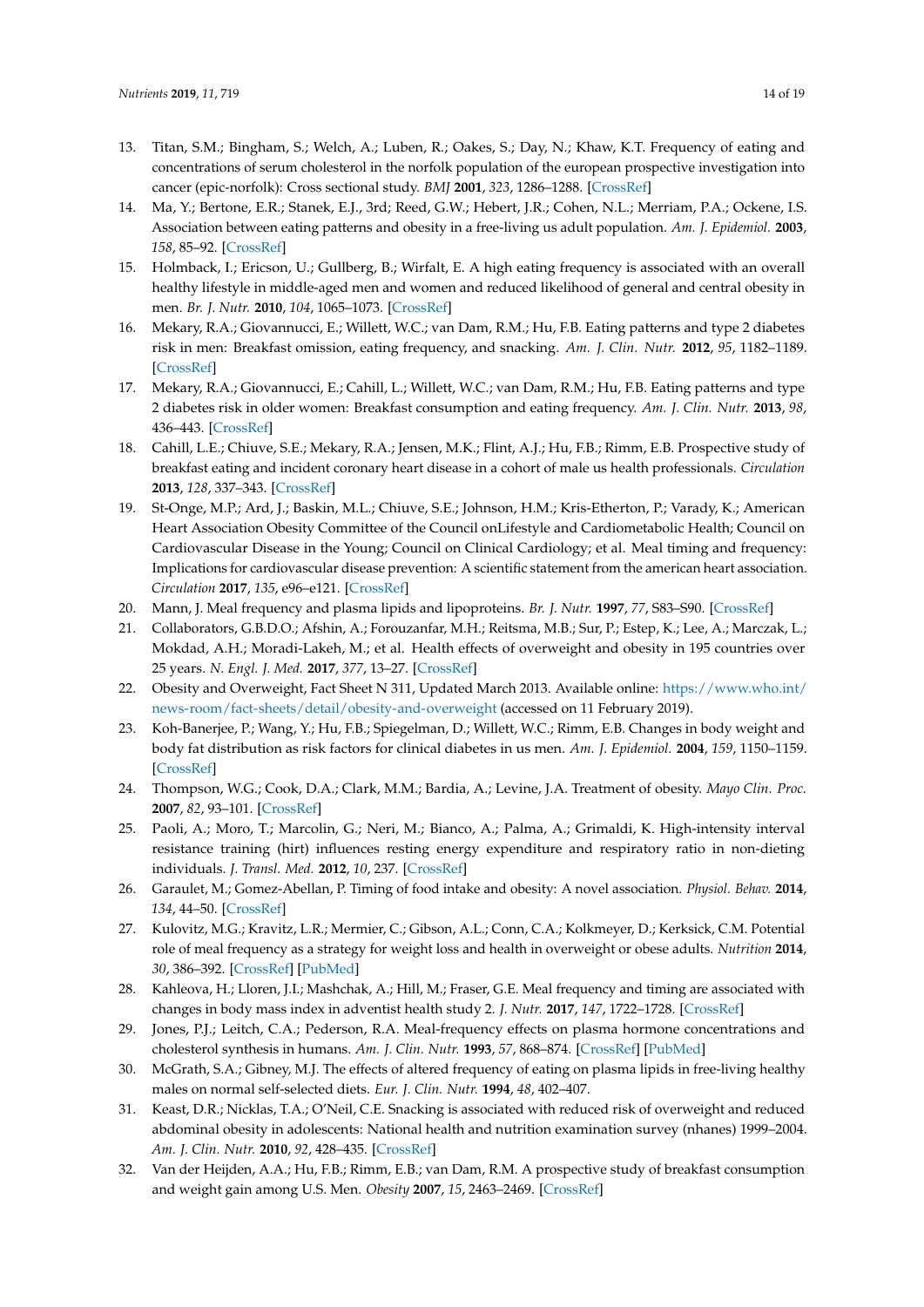- <span id="page-14-0"></span>33. Howarth, N.C.; Huang, T.T.; Roberts, S.B.; Lin, B.H.; McCrory, M.A. Eating patterns and dietary composition in relation to BMI in younger and older adults. *Int. J. Obes. (Lond.)* **2007**, *31*, 675–684. [\[CrossRef\]](http://dx.doi.org/10.1038/sj.ijo.0803456)
- <span id="page-14-1"></span>34. Taylor, M.A.; Garrow, J.S. Compared with nibbling, neither gorging nor a morning fast affect short-term energy balance in obese patients in a chamber calorimeter. *Int. J. Obes. Relat. Metab. Disord.* **2001**, *25*, 519–528. [\[CrossRef\]](http://dx.doi.org/10.1038/sj.ijo.0801572) [\[PubMed\]](http://www.ncbi.nlm.nih.gov/pubmed/11319656)
- <span id="page-14-2"></span>35. Romon, M.; Edme, J.L.; Boulenguez, C.; Lescroart, J.L.; Frimat, P. Circadian variation of diet-induced thermogenesis. *Am. J. Clin. Nutr.* **1993**, *57*, 476–480. [\[CrossRef\]](http://dx.doi.org/10.1093/ajcn/57.4.476)
- <span id="page-14-19"></span>36. Bo, S.; Fadda, M.; Castiglione, A.; Ciccone, G.; De Francesco, A.; Fedele, D.; Guggino, A.; Parasiliti Caprino, M.; Ferrara, S.; VezioBoggio, M.; et al. Is the timing of caloric intake associated with variation in diet-induced thermogenesis and in the metabolic pattern? A randomized cross-over study. *Int. J. Obes. (Lond.)* **2015**, *39*, 1689–1695. [\[CrossRef\]](http://dx.doi.org/10.1038/ijo.2015.138) [\[PubMed\]](http://www.ncbi.nlm.nih.gov/pubmed/26219416)
- <span id="page-14-3"></span>37. Morris, C.J.; Garcia, J.I.; Myers, S.; Yang, J.N.; Trienekens, N.; Scheer, F.A. The human circadian system has a dominating role in causing the morning/evening difference in diet-induced thermogenesis. *Obesity* **2015**, *23*, 2053–2058. [\[CrossRef\]](http://dx.doi.org/10.1002/oby.21189) [\[PubMed\]](http://www.ncbi.nlm.nih.gov/pubmed/26414564)
- <span id="page-14-4"></span>38. Weststrate, J.A.; Weys, P.J.; Poortvliet, E.J.; Deurenberg, P.; Hautvast, J.G. Diurnal variation in postabsorptive resting metabolic rate and diet-induced thermogenesis. *Am. J. Clin. Nutr.* **1989**, *50*, 908–914. [\[CrossRef\]](http://dx.doi.org/10.1093/ajcn/50.5.908)
- <span id="page-14-5"></span>39. Kanaley, J.A.; Heden, T.D.; Liu, Y.; Fairchild, T.J. Alteration of postprandial glucose and insulin concentrations with meal frequency and composition. *Br. J. Nutr.* **2014**, *112*, 1484–1493. [\[CrossRef\]](http://dx.doi.org/10.1017/S0007114514002128) [\[PubMed\]](http://www.ncbi.nlm.nih.gov/pubmed/25231499)
- <span id="page-14-6"></span>40. Ohkawara, K.; Cornier, M.A.; Kohrt, W.M.; Melanson, E.L. Effects of increased meal frequency on fat oxidation and perceived hunger. *Obesity* **2013**, *21*, 336–343. [\[CrossRef\]](http://dx.doi.org/10.1002/oby.20032) [\[PubMed\]](http://www.ncbi.nlm.nih.gov/pubmed/23404961)
- <span id="page-14-7"></span>41. Paoli, A.; Bosco, G.; Camporesi, E.M.; Mangar, D. Ketosis, ketogenic diet and food intake control: A complex relationship. *Front. Psychol.* **2015**, *6*, 27. [\[CrossRef\]](http://dx.doi.org/10.3389/fpsyg.2015.00027)
- <span id="page-14-8"></span>42. Alhussain, M.H.; Macdonald, I.A.; Taylor, M.A. Irregular meal-pattern effects on energy expenditure, metabolism, and appetite regulation: A randomized controlled trial in healthy normal-weight women. *Am. J. Clin. Nutr.* **2016**, *104*, 21–32. [\[CrossRef\]](http://dx.doi.org/10.3945/ajcn.115.125401)
- <span id="page-14-9"></span>43. Lecerf, J.M.; de Lorgeril, M. Dietary cholesterol: From physiology to cardiovascular risk. *Br. J. Nutr.* **2011**, *106*, 6–14. [\[CrossRef\]](http://dx.doi.org/10.1017/S0007114511000237)
- <span id="page-14-10"></span>44. Nayor, M.; Vasan, R.S. Recent update to the us cholesterol treatment guidelines: A comparison with international guidelines. *Circulation* **2016**, *133*, 1795–1806. [\[CrossRef\]](http://dx.doi.org/10.1161/CIRCULATIONAHA.116.021407)
- <span id="page-14-11"></span>45. Dietschy, J.M.; Brown, M.S. Effect of alterations of the specific activity of the intracellular acetyl coa pool on apparent rates of hepatic cholesterogenesis. *J. Lipid Res.* **1974**, *15*, 508–516.
- <span id="page-14-12"></span>46. Ness, G.C.; Zhao, Z.; Wiggins, L. Insulin and glucagon modulate hepatic 3-hydroxy-3-methylglutarylcoenzyme a reductase activity by affecting immunoreactive protein levels. *J. Biol. Chem.* **1994**, *269*, 29168–29172.
- 47. Trapani, L.; Pallottini, V. Hypercholesterolemia and 3-hydroxy 3-methylglutaryl coenzyme a reductase regulation during ageing. *Sci. World J.* **2009**, *9*, 564–574. [\[CrossRef\]](http://dx.doi.org/10.1100/tsw.2009.81) [\[PubMed\]](http://www.ncbi.nlm.nih.gov/pubmed/19578714)
- <span id="page-14-13"></span>48. Dong, X.Y.; Tang, S.Q. Insulin-induced gene: A new regulator in lipid metabolism. *Peptides* **2010**, *31*, 2145–2150. [\[CrossRef\]](http://dx.doi.org/10.1016/j.peptides.2010.07.020)
- <span id="page-14-14"></span>49. Paoli, A. Ketogenic diet for obesity: Friend or foe? *Int. J. Environ. Res. Public Health* **2014**, *11*, 2092–2107. [\[CrossRef\]](http://dx.doi.org/10.3390/ijerph110202092)
- 50. Paoli, A.; Rubini, A.; Volek, J.S.; Grimaldi, K.A. Beyond weight loss: A review of the therapeutic uses of very-low-carbohydrate (ketogenic) diets. *Eur. J. Clin. Nutr.* **2013**, *67*, 789–796. [\[CrossRef\]](http://dx.doi.org/10.1038/ejcn.2013.116)
- <span id="page-14-15"></span>51. Paoli, A.; Cenci, L.; Grimaldi, K.A. Effect of ketogenic mediterranean diet with phytoextracts and low carbohydrates/high-protein meals on weight, cardiovascular risk factors, body composition and diet compliance in italian council employees. *Nutr. J.* **2011**, *10*, 112. [\[CrossRef\]](http://dx.doi.org/10.1186/1475-2891-10-112)
- <span id="page-14-16"></span>52. Sutherland, W.H.; de Jong, S.A.; Walker, R.J. Effect of dietary cholesterol and fat on cell cholesterol transfer to postprandial plasma in hyperlipidemic men. *Lipids* **2007**, *42*, 901–911. [\[CrossRef\]](http://dx.doi.org/10.1007/s11745-007-3101-1) [\[PubMed\]](http://www.ncbi.nlm.nih.gov/pubmed/17680290)
- <span id="page-14-17"></span>53. Paoli, A.; Moro, T.; Bosco, G.; Bianco, A.; Grimaldi, K.A.; Camporesi, E.; Mangar, D. Effects of n-3 polyunsaturated fatty acids (omega-3) supplementation on some cardiovascular risk factors with a ketogenic mediterranean diet. *Mar. Drugs* **2015**, *13*, 996–1009. [\[CrossRef\]](http://dx.doi.org/10.3390/md13020996)
- <span id="page-14-18"></span>54. Chapelot, D. The role of snacking in energy balance: A biobehavioral approach. *J. Nutr.* **2011**, *141*, 158–162. [\[CrossRef\]](http://dx.doi.org/10.3945/jn.109.114330) [\[PubMed\]](http://www.ncbi.nlm.nih.gov/pubmed/21123465)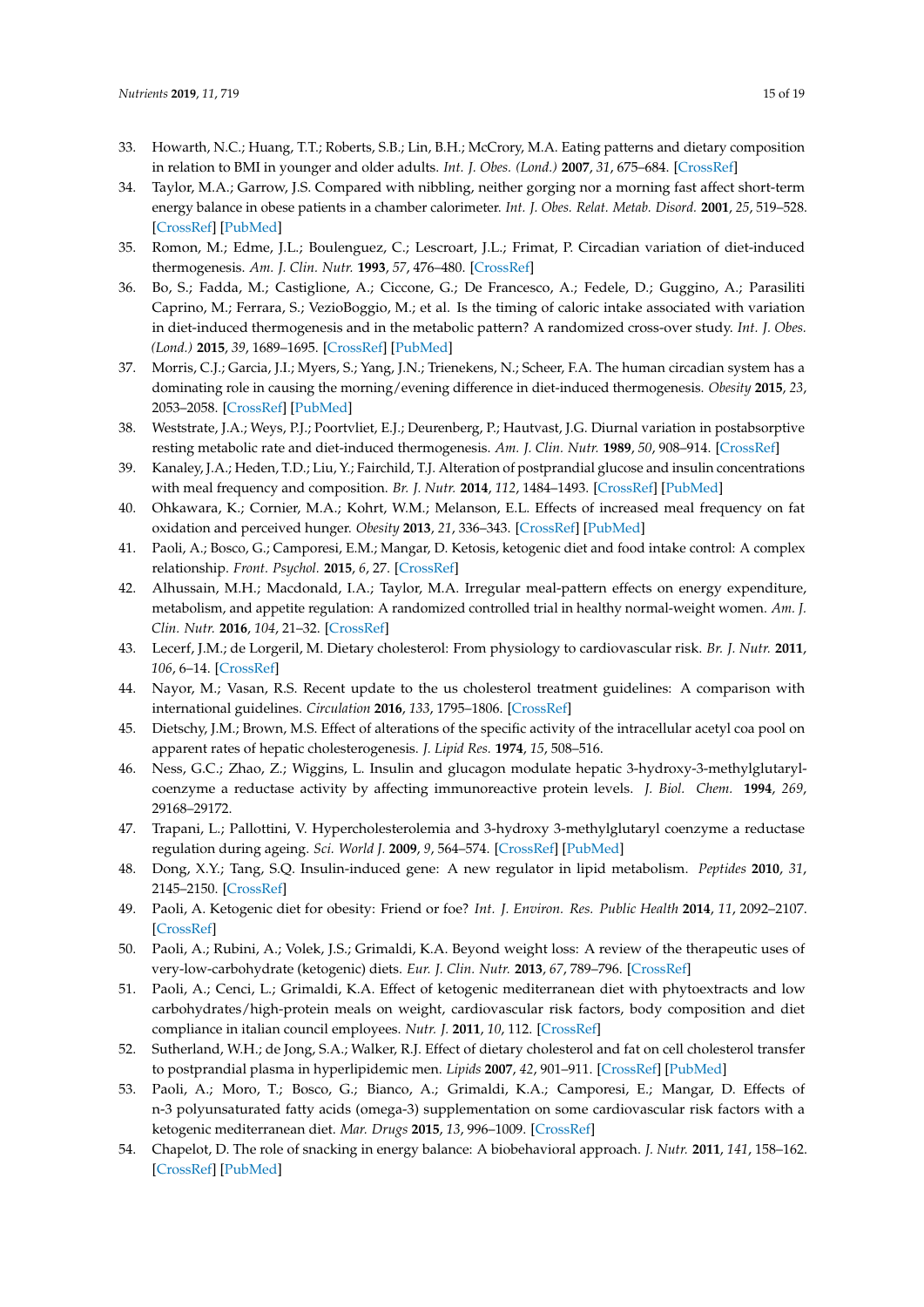- <span id="page-15-0"></span>55. Leidy, H.J.; Armstrong, C.L.; Tang, M.; Mattes, R.D.; Campbell, W.W. The influence of higher protein intake and greater eating frequency on appetite control in overweight and obese men. *Obesity* **2010**, *18*, 1725–1732. [\[CrossRef\]](http://dx.doi.org/10.1038/oby.2010.45)
- <span id="page-15-1"></span>56. Belinova, L.; Kahleova, H.; Malinska, H.; Topolcan, O.; Windrichova, J.; Oliyarnyk, O.; Kazdova, L.; Hill, M.; Pelikanova, T. The effect of meal frequency in a reduced-energy regimen on the gastrointestinal and appetite hormones in patients with type 2 diabetes: A randomised crossover study. *PLoS ONE* **2017**, *12*, e0174820. [\[CrossRef\]](http://dx.doi.org/10.1371/journal.pone.0174820)
- <span id="page-15-2"></span>57. McCrory, M.A.; Campbell, W.W. Effects of eating frequency, snacking, and breakfast skipping on energy regulation: Symposium overview. *J. Nutr.* **2011**, *141*, 144–147. [\[CrossRef\]](http://dx.doi.org/10.3945/jn.109.114918) [\[PubMed\]](http://www.ncbi.nlm.nih.gov/pubmed/21123468)
- <span id="page-15-3"></span>58. Nas, A.; Mirza, N.; Hagele, F.; Kahlhofer, J.; Keller, J.; Rising, R.; Kufer, T.A.; Bosy-Westphal, A. Impact of breakfast skipping compared with dinner skipping on regulation of energy balance and metabolic risk. *Am. J. Clin. Nutr.* **2017**, *105*, 1351–1361. [\[CrossRef\]](http://dx.doi.org/10.3945/ajcn.116.151332)
- <span id="page-15-4"></span>59. Almoosawi, S.; Vingeliene, S.; Karagounis, L.G.; Pot, G.K. Chrono-nutrition: A review of current evidence from observational studies on global trends in time-of-day of energy intake and its association with obesity. *Proc. Nutr. Soc.* **2016**, *75*, 487–500. [\[CrossRef\]](http://dx.doi.org/10.1017/S0029665116000306) [\[PubMed\]](http://www.ncbi.nlm.nih.gov/pubmed/27327252)
- <span id="page-15-5"></span>60. Leech, R.M.; Timperio, A.; Livingstone, K.M.; Worsley, A.; McNaughton, S.A. Temporal eating patterns: Associations with nutrient intakes, diet quality, and measures of adiposity. *Am. J. Clin. Nutr.* **2017**, *106*, 1121–1130. [\[CrossRef\]](http://dx.doi.org/10.3945/ajcn.117.156588)
- <span id="page-15-6"></span>61. Jakubowicz, D.; Barnea, M.; Wainstein, J.; Froy, O. High caloric intake at breakfast vs. Dinner differentially influences weight loss of overweight and obese women. *Obesity* **2013**, *21*, 2504–2512. [\[CrossRef\]](http://dx.doi.org/10.1002/oby.20460) [\[PubMed\]](http://www.ncbi.nlm.nih.gov/pubmed/23512957)
- <span id="page-15-7"></span>62. Dhurandhar, E.J.; Dawson, J.; Alcorn, A.; Larsen, L.H.; Thomas, E.A.; Cardel, M.; Bourland, A.C.; Astrup, A.; St-Onge, M.-P.; Hill, J.O.; et al. The effectiveness of breakfast recommendations on weight loss: A randomized controlled trial. *Am. J. Clin. Nutr.* **2014**, *100*, 507–513. [\[CrossRef\]](http://dx.doi.org/10.3945/ajcn.114.089573)
- <span id="page-15-8"></span>63. Uzhova, I.; Fuster, V.; Fernandez-Ortiz, A.; Ordovas, J.M.; Sanz, J.; Fernandez-Friera, L.; Lopez-Melgar, B.; Mendiguren, J.M.; Ibanez, B.; Bueno, H.; et al. The importance of breakfast in atherosclerosis disease: Insights from the pesa study. *J. Am. Coll. Cardiol.* **2017**, *70*, 1833–1842. [\[CrossRef\]](http://dx.doi.org/10.1016/j.jacc.2017.08.027)
- <span id="page-15-9"></span>64. Betts, J.A.; Chowdhury, E.A.; Gonzalez, J.T.; Richardson, J.D.; Tsintzas, K.; Thompson, D. Is breakfast the most important meal of the day? *Proc. Nutr. Soc.* **2016**, *75*, 464–474. [\[CrossRef\]](http://dx.doi.org/10.1017/S0029665116000318) [\[PubMed\]](http://www.ncbi.nlm.nih.gov/pubmed/27292940)
- 65. Chowdhury, E.A.; Richardson, J.D.; Holman, G.D.; Tsintzas, K.; Thompson, D.; Betts, J.A. The causal role of breakfast in energy balance and health: A randomized controlled trial in obese adults. *Am. J. Clin. Nutr.* **2016**, *103*, 747–756. [\[CrossRef\]](http://dx.doi.org/10.3945/ajcn.115.122044)
- <span id="page-15-10"></span>66. Betts, J.A.; Richardson, J.D.; Chowdhury, E.A.; Holman, G.D.; Tsintzas, K.; Thompson, D. The causal role of breakfast in energy balance and health: A randomized controlled trial in lean adults. *Am. J. Clin. Nutr.* **2014**, *100*, 539–547. [\[CrossRef\]](http://dx.doi.org/10.3945/ajcn.114.083402) [\[PubMed\]](http://www.ncbi.nlm.nih.gov/pubmed/24898233)
- <span id="page-15-11"></span>67. Fong, M.; Caterson, I.D.; Madigan, C.D. Are large dinners associated with excess weight, and does eating a smaller dinner achieve greater weight loss? A systematic review and meta-analysis. *Br. J. Nutr.* **2017**, *118*, 616–628. [\[CrossRef\]](http://dx.doi.org/10.1017/S0007114517002550)
- <span id="page-15-12"></span>68. Pavlovski, I.; Evans, J.A.; Mistlberger, R.E. Feeding time entrains the olfactory bulb circadian clock in anosmic per2::Luc mice. *Neuroscience* **2018**, *393*, 175–184. [\[CrossRef\]](http://dx.doi.org/10.1016/j.neuroscience.2018.10.009)
- 69. Laermans, J.; Broers, C.; Beckers, K.; Vancleef, L.; Steensels, S.; Thijs, T.; Tack, J.; Depoortere, I. Shifting the circadian rhythm of feeding in mice induces gastrointestinal, metabolic and immune alterations which are influenced by ghrelin and the core clock gene bmal1. *PLoS ONE* **2014**, *9*, e110176. [\[CrossRef\]](http://dx.doi.org/10.1371/journal.pone.0110176)
- 70. Bouchard-Cannon, P.; Cheng, H.Y. Scheduled feeding alters the timing of the suprachiasmatic nucleus circadian clock in dexras1-deficient mice. *Chronobiol. Int.* **2012**, *29*, 965–981. [\[CrossRef\]](http://dx.doi.org/10.3109/07420528.2012.707264) [\[PubMed\]](http://www.ncbi.nlm.nih.gov/pubmed/22928915)
- <span id="page-15-13"></span>71. Vollmers, C.; Gill, S.; DiTacchio, L.; Pulivarthy, S.R.; Le, H.D.; Panda, S. Time of feeding and the intrinsic circadian clock drive rhythms in hepatic gene expression. *Proc. Natl. Acad. Sci. USA* **2009**, *106*, 21453–21458. [\[CrossRef\]](http://dx.doi.org/10.1073/pnas.0909591106)
- <span id="page-15-14"></span>72. Albrecht, U. The circadian clock, metabolism and obesity. *Obes. Rev.* **2017**, *18*, 25–33. [\[CrossRef\]](http://dx.doi.org/10.1111/obr.12502)
- <span id="page-15-15"></span>73. Scheer, F.A.; Kalsbeek, A.; Buijs, R.M. Cardiovascular control by the suprachiasmatic nucleus: Neural and neuroendocrine mechanisms in human and rat. *Biol. Chem.* **2003**, *384*, 697–709. [\[CrossRef\]](http://dx.doi.org/10.1515/BC.2003.078)
- <span id="page-15-16"></span>74. Kim, P.; Oster, H.; Lehnert, H.; Schmid, S.M.; Salamat, N.; Barclay, J.L.; Maronde, E.; Inder, W.; Rawashdeh, O. Coupling the circadian clock to homeostasis: The role of period in timing physiology. *Endocr. Rev.* **2019**, *40*, 66–95. [\[CrossRef\]](http://dx.doi.org/10.1210/er.2018-00049) [\[PubMed\]](http://www.ncbi.nlm.nih.gov/pubmed/30169559)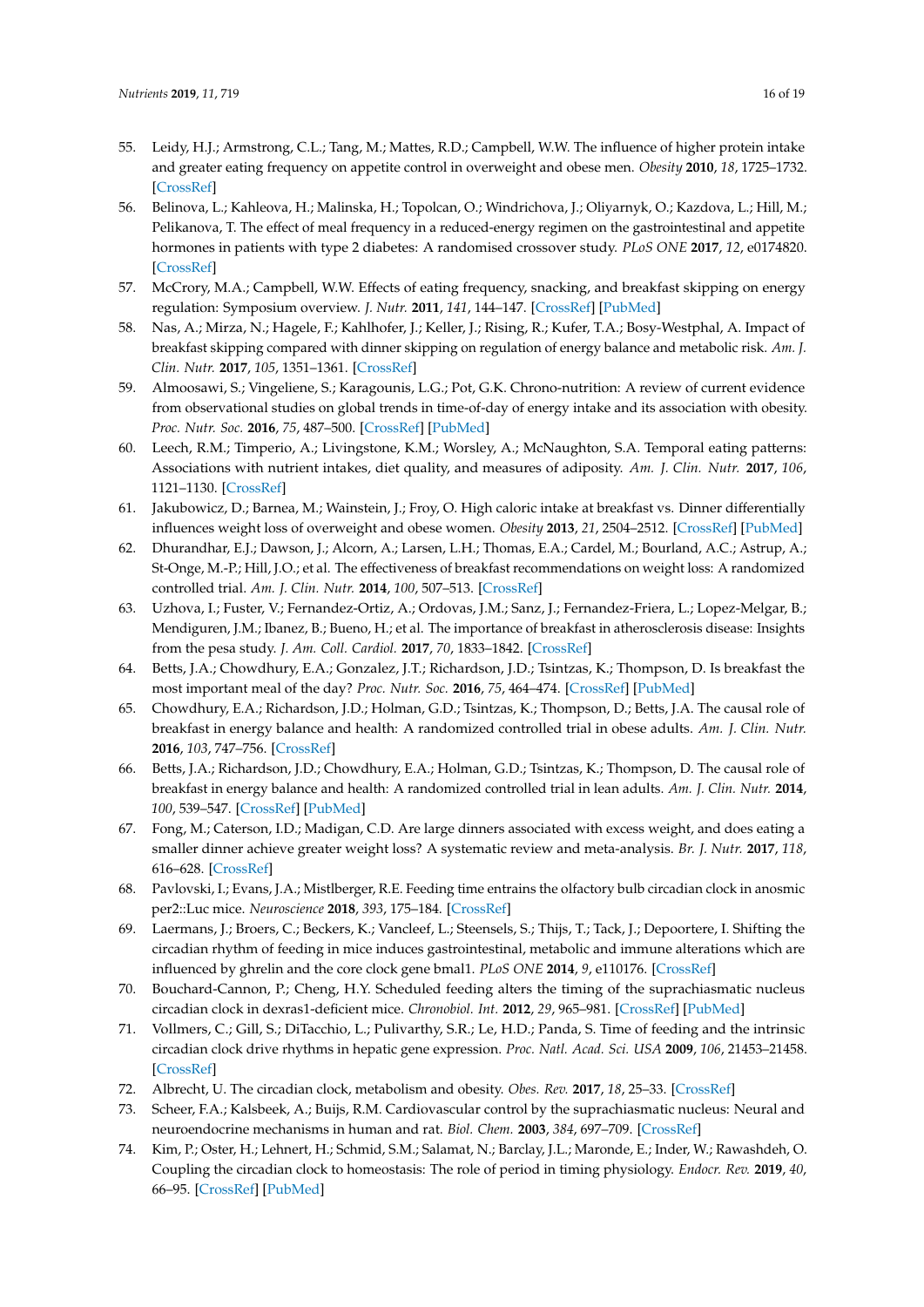- <span id="page-16-0"></span>75. McHill, A.W.; Phillips, A.J.; Czeisler, C.A.; Keating, L.; Yee, K.; Barger, L.K.; Garaulet, M.; Scheer, F.A.; Klerman, E.B. Later circadian timing of food intake is associated with increased body fat. *Am. J. Clin. Nutr.* **2017**, *106*, 1213–1219. [\[CrossRef\]](http://dx.doi.org/10.3945/ajcn.117.161588) [\[PubMed\]](http://www.ncbi.nlm.nih.gov/pubmed/28877894)
- <span id="page-16-1"></span>76. Poggiogalle, E.; Jamshed, H.; Peterson, C.M. Circadian regulation of glucose, lipid, and energy metabolism in humans. *Metabolism* **2018**, *84*, 11–27. [\[CrossRef\]](http://dx.doi.org/10.1016/j.metabol.2017.11.017) [\[PubMed\]](http://www.ncbi.nlm.nih.gov/pubmed/29195759)
- <span id="page-16-2"></span>77. Mazzoccoli, G.; Pazienza, V.; Vinciguerra, M. Clock genes and clock-controlled genes in the regulation of metabolic rhythms. *Chronobiol. Int.* **2012**, *29*, 227–251. [\[CrossRef\]](http://dx.doi.org/10.3109/07420528.2012.658127)
- <span id="page-16-3"></span>78. Wehrens, S.M.T.; Christou, S.; Isherwood, C.; Middleton, B.; Gibbs, M.A.; Archer, S.N.; Skene, D.J.; Johnston, J.D. Meal timing regulates the human circadian system. *Curr. Biol.* **2017**, *27*, 1768–1775. [\[CrossRef\]](http://dx.doi.org/10.1016/j.cub.2017.04.059)
- <span id="page-16-4"></span>79. Spiegel, K.; Tasali, E.; Penev, P.; Van Cauter, E. Brief communication: Sleep curtailment in healthy young men is associated with decreased leptin levels, elevated ghrelin levels, and increased hunger and appetite. *Ann. Intern. Med.* **2004**, *141*, 846–850. [\[CrossRef\]](http://dx.doi.org/10.7326/0003-4819-141-11-200412070-00008) [\[PubMed\]](http://www.ncbi.nlm.nih.gov/pubmed/15583226)
- <span id="page-16-5"></span>80. Maroni, M.J.; Capri, K.M.; Cushman, A.V.; Monteiro De Pina, I.K.; Chasse, M.H.; Seggio, J.A. Constant light alters serum hormone levels related to thyroid function in male cd-1 mice. *Chronobiol. Int.* **2018**, *35*, 1456–1463. [\[CrossRef\]](http://dx.doi.org/10.1080/07420528.2018.1488259)
- <span id="page-16-6"></span>81. Garaulet, M.; Vera, B.; Bonnet-Rubio, G.; Gomez-Abellan, P.; Lee, Y.C.; Ordovas, J.M. Lunch eating predicts weight-loss effectiveness in carriers of the common allele at perilipin1: The ontime (obesity, nutrigenetics, timing, mediterranean) study. *Am. J. Clin. Nutr.* **2016**, *104*, 1160–1166. [\[CrossRef\]](http://dx.doi.org/10.3945/ajcn.116.134528)
- <span id="page-16-7"></span>82. Garaulet, M.; Esteban Tardido, A.; Lee, Y.C.; Smith, C.E.; Parnell, L.D.; Ordovas, J.M. Sirt1 and clock 3111t> c combined genotype is associated with evening preference and weight loss resistance in a behavioral therapy treatment for obesity. *Int. J. Obes. (Lond.)* **2012**, *36*, 1436–1441. [\[CrossRef\]](http://dx.doi.org/10.1038/ijo.2011.270)
- <span id="page-16-8"></span>83. Chaix, A.; Lin, T.; Le, H.D.; Chang, M.W.; Panda, S. Time-restricted feeding prevents obesity and metabolic syndrome in mice lacking a circadian clock. *Cell Metab.* **2018**, *29*, 303–319. [\[CrossRef\]](http://dx.doi.org/10.1016/j.cmet.2018.08.004) [\[PubMed\]](http://www.ncbi.nlm.nih.gov/pubmed/30174302)
- <span id="page-16-9"></span>84. Fukuda, Y.; Morita, T. Effects of the light-dark cycle on diurnal rhythms of diet-induced thermogenesis in humans. *Chronobiol. Int.* **2017**, *34*, 1465–1472. [\[CrossRef\]](http://dx.doi.org/10.1080/07420528.2017.1362422) [\[PubMed\]](http://www.ncbi.nlm.nih.gov/pubmed/28960097)
- <span id="page-16-10"></span>85. Oike, H.; Oishi, K.; Kobori, M. Nutrients, clock genes, and chrononutrition. *Curr. Nutr. Rep.* **2014**, *3*, 204–212. [\[CrossRef\]](http://dx.doi.org/10.1007/s13668-014-0082-6) [\[PubMed\]](http://www.ncbi.nlm.nih.gov/pubmed/25101217)
- <span id="page-16-11"></span>86. Stenvers, D.J.; Scheer, F.; Schrauwen, P.; la Fleur, S.E.; Kalsbeek, A. Circadian clocks and insulin resistance. *Nat. Rev. Endocrinol.* **2018**, *15*, 75–89. [\[CrossRef\]](http://dx.doi.org/10.1038/s41574-018-0122-1) [\[PubMed\]](http://www.ncbi.nlm.nih.gov/pubmed/30531917)
- <span id="page-16-12"></span>87. Carlson, O.; Martin, B.; Stote, K.S.; Golden, E.; Maudsley, S.; Najjar, S.S.; Ferrucci, L.; Ingram, D.K.; Longo, D.L.; Rumpler, W.V.; et al. Impact of reduced meal frequency without caloric restriction on glucose regulation in healthy, normal-weight middle-aged men and women. *Metabolism* **2007**, *56*, 1729–1734. [\[CrossRef\]](http://dx.doi.org/10.1016/j.metabol.2007.07.018) [\[PubMed\]](http://www.ncbi.nlm.nih.gov/pubmed/17998028)
- <span id="page-16-13"></span>88. Stote, K.S.; Baer, D.J.; Spears, K.; Paul, D.R.; Harris, G.K.; Rumpler, W.V.; Strycula, P.; Najjar, S.S.; Ferrucci, L.; Ingram, D.K.; et al. A controlled trial of reduced meal frequency without caloric restriction in healthy, normal-weight, middle-aged adults. *Am. J. Clin. Nutr.* **2007**, *85*, 981–988. [\[CrossRef\]](http://dx.doi.org/10.1093/ajcn/85.4.981)
- <span id="page-16-14"></span>89. Rothschild, J.; Hoddy, K.K.; Jambazian, P.; Varady, K.A. Time-restricted feeding and risk of metabolic disease: A review of human and animal studies. *Nutr. Rev.* **2014**, *72*, 308–318. [\[CrossRef\]](http://dx.doi.org/10.1111/nure.12104)
- <span id="page-16-15"></span>90. Longo, V.D.; Mattson, M.P. Fasting: Molecular mechanisms and clinical applications. *Cell Metab.* **2014**, *19*, 181–192. [\[CrossRef\]](http://dx.doi.org/10.1016/j.cmet.2013.12.008)
- <span id="page-16-16"></span>91. Noyan, H.; El-Mounayri, O.; Isserlin, R.; Arab, S.; Momen, A.; Cheng, H.S.; Wu, J.; Afroze, T.; Li, R.K.; Fish, J.E.; et al. Cardioprotective signature of short-term caloric restriction. *PLoS ONE* **2015**, *10*, e0130658. [\[CrossRef\]](http://dx.doi.org/10.1371/journal.pone.0130658) [\[PubMed\]](http://www.ncbi.nlm.nih.gov/pubmed/26098549)
- <span id="page-16-17"></span>92. Fontana, L.; Villareal, D.T.; Das, S.K.; Smith, S.R.; Meydani, S.N.; Pittas, A.G.; Klein, S.; Bhapkar, M.; Rochon, J.; Ravussin, E.; et al. Effects of 2-year calorie restriction on circulating levels of igf-1, igf-binding proteins and cortisol in nonobese men and women: A randomized clinical trial. *Aging Cell* **2016**, *15*, 22–27. [\[CrossRef\]](http://dx.doi.org/10.1111/acel.12400)
- <span id="page-16-18"></span>93. Most, J.; Tosti, V.; Redman, L.M.; Fontana, L. Calorie restriction in humans: An update. *Ageing Res. Rev.* **2017**, *39*, 36–45. [\[CrossRef\]](http://dx.doi.org/10.1016/j.arr.2016.08.005) [\[PubMed\]](http://www.ncbi.nlm.nih.gov/pubmed/27544442)
- <span id="page-16-19"></span>94. Acosta-Rodriguez, V.A.; de Groot, M.H.M.; Rijo-Ferreira, F.; Green, C.B.; Takahashi, J.S. Mice under caloric restriction self-impose a temporal restriction of food intake as revealed by an automated feeder system. *Cell Metab.* **2017**, *26*, 267–277. [\[CrossRef\]](http://dx.doi.org/10.1016/j.cmet.2017.06.007)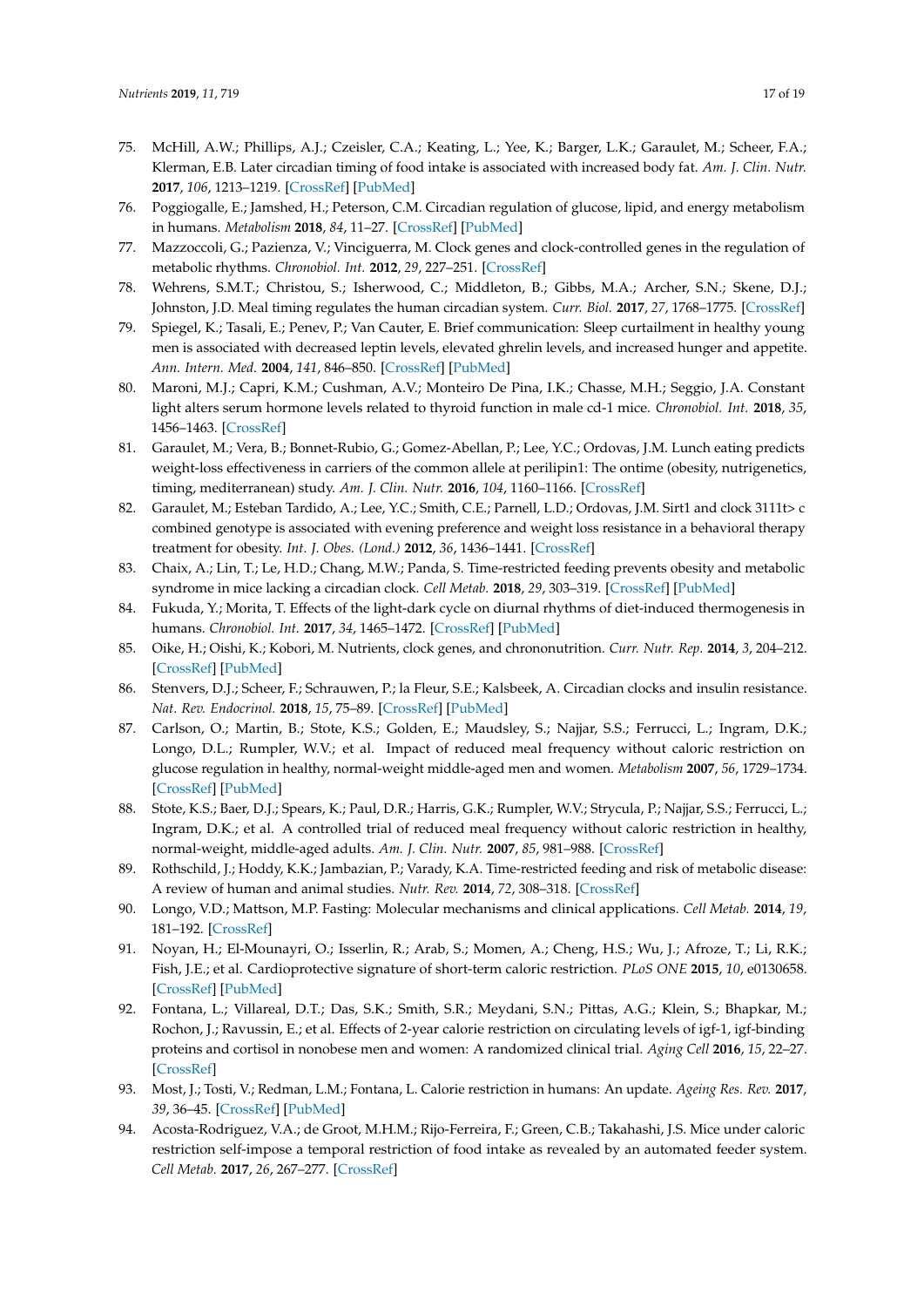- <span id="page-17-0"></span>95. Castellini, M.A.; Rea, L.D. The biochemistry of natural fasting at its limits. *Experientia* **1992**, *48*, 575–582. [\[CrossRef\]](http://dx.doi.org/10.1007/BF01920242) [\[PubMed\]](http://www.ncbi.nlm.nih.gov/pubmed/1612138)
- <span id="page-17-1"></span>96. Paoli, A.; Bianco, A.; Grimaldi, K.A. The ketogenic diet and sport: A possible marriage? *Exerc. Sport Sci. Rev.* **2015**, *43*, 153–162. [\[CrossRef\]](http://dx.doi.org/10.1249/JES.0000000000000050) [\[PubMed\]](http://www.ncbi.nlm.nih.gov/pubmed/25906427)
- <span id="page-17-2"></span>97. Paoli, A.; Bianco, A.; Grimaldi, K.A.; Lodi, A.; Bosco, G. Long term successful weight loss with a combination biphasic ketogenic mediterranean diet and mediterranean diet maintenance protocol. *Nutrients* **2013**, *5*, 5205–5217. [\[CrossRef\]](http://dx.doi.org/10.3390/nu5125205) [\[PubMed\]](http://www.ncbi.nlm.nih.gov/pubmed/24352095)
- <span id="page-17-3"></span>98. Veech, R.L.; Bradshaw, P.C.; Clarke, K.; Curtis, W.; Pawlosky, R.; King, M.T. Ketone bodies mimic the life span extending properties of caloric restriction. *IUBMB Life* **2017**, *69*, 305–314. [\[CrossRef\]](http://dx.doi.org/10.1002/iub.1627) [\[PubMed\]](http://www.ncbi.nlm.nih.gov/pubmed/28371201)
- <span id="page-17-4"></span>99. Tinsley, G.M.; Bounty, P.M.L. Effects of intermittent fasting on body composition and clinical health markers in humans. *Nutr. Rev.* **2015**, *73*, 661–674. [\[CrossRef\]](http://dx.doi.org/10.1093/nutrit/nuv041)
- <span id="page-17-5"></span>100. Moro, T.; Tinsley, G.; Bianco, A.; Marcolin, G.; Pacelli, Q.F.; Battaglia, G.; Palma, A.; Gentil, P.; Neri, M.; Paoli, A. Effects of eight weeks of time-restricted feeding (16/8) on basal metabolism, maximal strength, body composition, inflammation, and cardiovascular risk factors in resistance-trained males. *J. Transl. Med.* **2016**, *14*, 290. [\[CrossRef\]](http://dx.doi.org/10.1186/s12967-016-1044-0)
- <span id="page-17-6"></span>101. Tinsley, G.M.; Forsse, J.S.; Butler, N.K.; Paoli, A.; Bane, A.A.; La Bounty, P.M.; Morgan, G.B.; Grandjean, P.W. Time-restricted feeding in young men performing resistance training: A randomized controlled trial. *Eur. J. Sport Sci.* **2016**, *17*, 1–8. [\[CrossRef\]](http://dx.doi.org/10.1080/17461391.2016.1223173) [\[PubMed\]](http://www.ncbi.nlm.nih.gov/pubmed/27550719)
- <span id="page-17-7"></span>102. Kul, S.; Savas, E.; Ozturk, Z.A.; Karadag, G. Does ramadan fasting alter body weight and blood lipids and fasting blood glucose in a healthy population? A meta-analysis. *J. Relig. Health* **2014**, *53*, 929–942. [\[CrossRef\]](http://dx.doi.org/10.1007/s10943-013-9687-0) [\[PubMed\]](http://www.ncbi.nlm.nih.gov/pubmed/23423818)
- <span id="page-17-8"></span>103. Mammucari, C.; Schiaffino, S.; Sandri, M. Downstream of akt: Foxo3 and mtor in the regulation of autophagy in skeletal muscle. *Autophagy* **2008**, *4*, 524–526. [\[CrossRef\]](http://dx.doi.org/10.4161/auto.5905)
- <span id="page-17-9"></span>104. Gatica, D.; Chiong, M.; Lavandero, S.; Klionsky, D.J. Molecular mechanisms of autophagy in the cardiovascular system. *Circ. Res.* **2015**, *116*, 456–467. [\[CrossRef\]](http://dx.doi.org/10.1161/CIRCRESAHA.114.303788) [\[PubMed\]](http://www.ncbi.nlm.nih.gov/pubmed/25634969)
- <span id="page-17-10"></span>105. Godar, R.J.; Ma, X.; Liu, H.; Murphy, J.T.; Weinheimer, C.J.; Kovacs, A.; Crosby, S.D.; Saftig, P.; Diwan, A. Repetitive stimulation of autophagy-lysosome machinery by intermittent fasting preconditions the myocardium to ischemia-reperfusion injury. *Autophagy* **2015**, *11*, 1537–1560. [\[CrossRef\]](http://dx.doi.org/10.1080/15548627.2015.1063768)
- <span id="page-17-11"></span>106. Ahmet, I.; Wan, R.; Mattson, M.P.; Lakatta, E.G.; Talan, M. Cardioprotection by intermittent fasting in rats. *Circulation* **2005**, *112*, 3115–3121. [\[CrossRef\]](http://dx.doi.org/10.1161/CIRCULATIONAHA.105.563817) [\[PubMed\]](http://www.ncbi.nlm.nih.gov/pubmed/16275865)
- <span id="page-17-12"></span>107. Soeters, M.R.; Soeters, P.B.; Schooneman, M.G.; Houten, S.M.; Romijn, J.A. Adaptive reciprocity of lipid and glucose metabolism in human short-term starvation. *Am. J. Physiol.* **2012**, *303*, E1397–E1407. [\[CrossRef\]](http://dx.doi.org/10.1152/ajpendo.00397.2012) [\[PubMed\]](http://www.ncbi.nlm.nih.gov/pubmed/23074240)
- <span id="page-17-13"></span>108. Mager, D.E.; Wan, R.; Brown, M.; Cheng, A.; Wareski, P.; Abernethy, D.R.; Mattson, M.P. Caloric restriction and intermittent fasting alter spectral measures of heart rate and blood pressure variability in rats. *FASEB J.* **2006**, *20*, 631–637. [\[CrossRef\]](http://dx.doi.org/10.1096/fj.05-5263com)
- <span id="page-17-14"></span>109. Hatori, M.; Vollmers, C.; Zarrinpar, A.; DiTacchio, L.; Bushong, E.A.; Gill, S.; Leblanc, M.; Chaix, A.; Joens, M.; Fitzpatrick, J.A.; et al. Time-restricted feeding without reducing caloric intake prevents metabolic diseases in mice fed a high-fat diet. *Cell Metab.* **2012**, *15*, 848–860. [\[CrossRef\]](http://dx.doi.org/10.1016/j.cmet.2012.04.019)
- <span id="page-17-15"></span>110. Albenberg, L.G.; Wu, G.D. Diet and the intestinal microbiome: associations, functions, and implications for health and disease. *Gastroenterology* **2014**, *146*, 1564–1572. [\[CrossRef\]](http://dx.doi.org/10.1053/j.gastro.2014.01.058)
- <span id="page-17-16"></span>111. Karbach, S.H.; Schonfelder, T.; Brandao, I.; Wilms, E.; Hormann, N.; Jackel, S.; Schuler, R.; Finger, S.; Knorr, M.; Lagrange, J.; et al. Gut microbiota promote angiotensin ii-induced arterial hypertension and vascular dysfunction. *J. Am. Heart Assoc.* **2016**, *5*, e003698. [\[CrossRef\]](http://dx.doi.org/10.1161/JAHA.116.003698)
- <span id="page-17-17"></span>112. Li, J.; Zhao, F.; Wang, Y.; Chen, J.; Tao, J.; Tian, G.; Wu, S.; Liu, W.; Cui, Q.; Geng, B.; et al. Gut microbiota dysbiosis contributes to the development of hypertension. *Microbiome* **2017**, *5*, 14. [\[CrossRef\]](http://dx.doi.org/10.1186/s40168-016-0222-x) [\[PubMed\]](http://www.ncbi.nlm.nih.gov/pubmed/28143587)
- <span id="page-17-18"></span>113. Koeth, R.A.; Levison, B.S.; Culley, M.K.; Buffa, J.A.; Wang, Z.; Gregory, J.C.; Org, E.; Wu, Y.; Li, L.; Smith, J.D.; et al. Gamma-butyrobetaine is a proatherogenic intermediate in gut microbial metabolism of l-carnitine to tmao. *Cell Metab.* **2014**, *20*, 799–812. [\[CrossRef\]](http://dx.doi.org/10.1016/j.cmet.2014.10.006) [\[PubMed\]](http://www.ncbi.nlm.nih.gov/pubmed/25440057)
- <span id="page-17-19"></span>114. Zhu, W.; Gregory, J.C.; Org, E.; Buffa, J.A.; Gupta, N.; Wang, Z.; Li, L.; Fu, X.; Wu, Y.; Mehrabian, M.; et al. Gut microbial metabolite tmao enhances platelet hyperreactivity and thrombosis risk. *Cell* **2016**, *165*, 111–124. [\[CrossRef\]](http://dx.doi.org/10.1016/j.cell.2016.02.011)